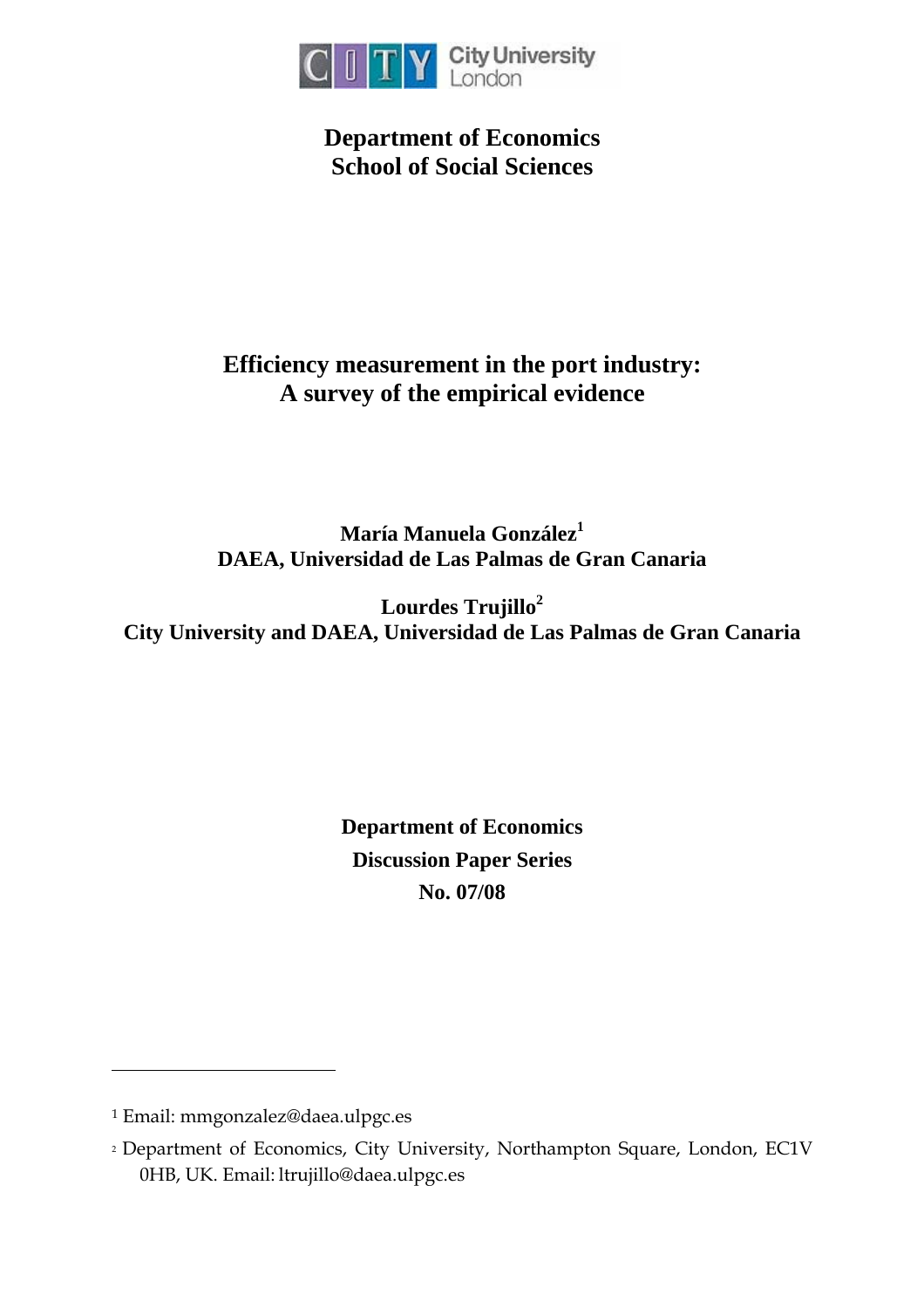# **EFFICIENCY MEASUREMENT IN THE PORT INDUSTRY: A SURVEY OF THE EMPIRICAL EVIDENCE**

**María Manuela González mmgonzalez@daea.ulpgc.es**

**DAEA, Universidad de Las Palmas de Gran Canaria** 

**Lourdes Trujillo\* ltrujillo@daea.ulpgc.es**

**DAEA, Universidad de Las Palmas de Gran Canaria and CCRP, City University of London** 

#### **Abstract**

The purpose of this paper is to further the understanding of the port sector through a systematic analysis of the existing studies assessing the economic efficiency and productivity of the sector. The emphasis is on the measurement methodologies, the variables used and the results in terms of the various port activities as well as on the relevance of dimensions such as the size of the port, its ownership, location, etc. One of the main contributions of our analysis is the evidence provided of the need to very clearly isolate and spell out the port activity for which the efficiency assessment is being conducted. From an economic policy viewpoint, our assessment also points to the necessity of more closely involving the relevant authorities to improve the data collection system.

Classification JEL: L92, H54

\*Correspondent author: Lourdes Trujillo CCRP, City University. Northampton Square, EC1V 0HB, London, email: ltrujillo@daea.ulpgc.es. We thank Antonio Estache and Sergio Perelman for their suggestions. Financial support from World Bank is gratefully acknowledged.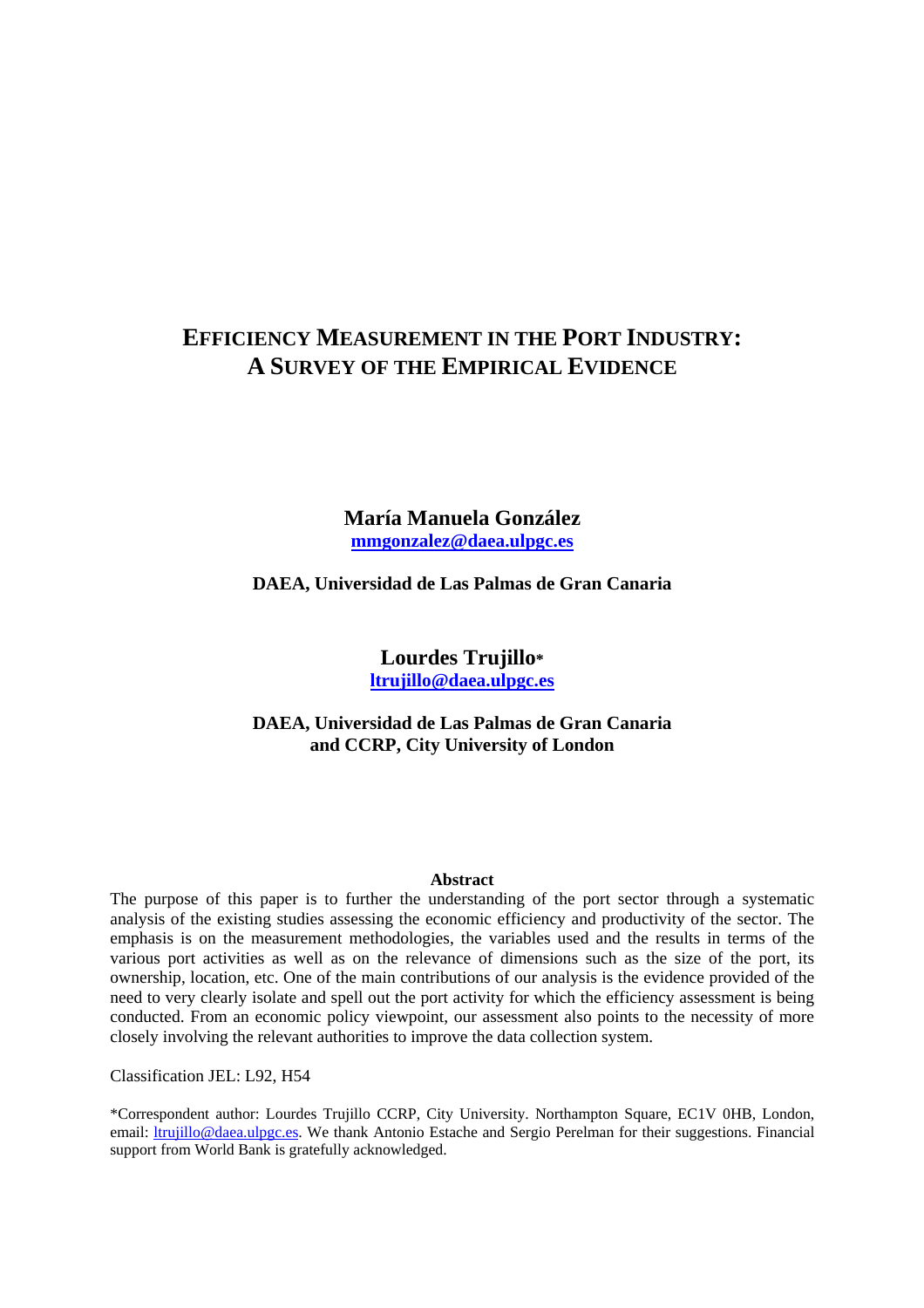# **1. Introduction and background**

Studies that analyze ports from an economic perspective date back to the 1960s. The initial interest of researchers centred on aspects such as charging structure of the facilities, capacity and investment policies (Goss, 1967 and Heggie, 1974). The role of port infrastructure in economic activity soon gave rise to another line of research. These are the economic impact studies, in which port services are valued in terms of quantity of employment created or cost reductions (Waters, 1977; Chang 1978a).

In the following decades, the first manuals on port economy appeared (Peston and Rees, 1971; Bennathan and Walters, 1979; Jansson and Shnnerson, 1982), while the literature on ports covers new aspects of the industry such as productivity and its determinant factors (Suykens, 1982; De Monie, 1987; Dowd and Leschine, 1989; Tongzon, 1993 and 1995b; Talley, 1994; Sachish, 1996; Robinson and Everett, 1997; Fourgeaud, 2000). Investments (Shneerson, 1981) and planning (Bobrovitch, 1982; Shneerson, 1983; Goodman, 1984) continue being the object of analysis attempting to determine the optimum size of the infrastructure, using queueing theory and dynamic programming.

Another aspect that has generated interest is port privatization (Fernández et al. 1999; Trujillo and Nombela, 2000), promoting competition (Heaver, 1995), port selection criteria (Slack, 1985; Malchow and Kanafani, 2001), etc. Cost estimate and economies of scale studies have provided a deeper knowledge of ports and the factors that determine their costs (Reker et al., 1990; Martínez-Budría, 1996; Jara-Díaz, et al., 1997; Martínez-Budría et al., 1998; Jara-Díaz, et al, 2005).

Considering the wealth of existing studies, the literature on efficiency in the port industry is relatively new (the first studies appeared in the mid-90s) and modest, especially when compared to the studies carried out in other public services (electricity, water, banking, health, agriculture, etc.), including the transport sector, which has numerous publications related to the railway and airline sector.

However, in recent years, significant progress has been made in studies analyzing the efficiency and productivity of the port sector since, among other factors, ports constitute an interesting case study. Technological innovation processes occurring in the maritime and port industries, and changes in the organization and administration of ports, have conditioned a modification in the nature of the operations, fostering a greater specialization of the production inputs. These factors have had a great impact on the productivity and efficiency of port operations.

The studies on port efficiency and productivity can be classified into three main groups. The first is comprised of studies that employ partial productivity indicators of the port system. Studies with an engineering approach and that use simulations and queueing theory constitute the second group. The third is much more recent and covers technological frontier estimates, from which efficiency indexes of port firms are derived. Independently of the approach followed, a common characteristic is the interest in developing a tool to help guide decisionmaking, both from a business and an economic policy perspective.

The academic literature using the partial productivity indicator approach started back in the 1980s. This group includes the work of Suykens (1982), who proposed that the productivity measure must consider only one port, given the differences among them. Later, these indicators are used for making comparisons among ports (Talley, 1994; Tongzon, 1995a) and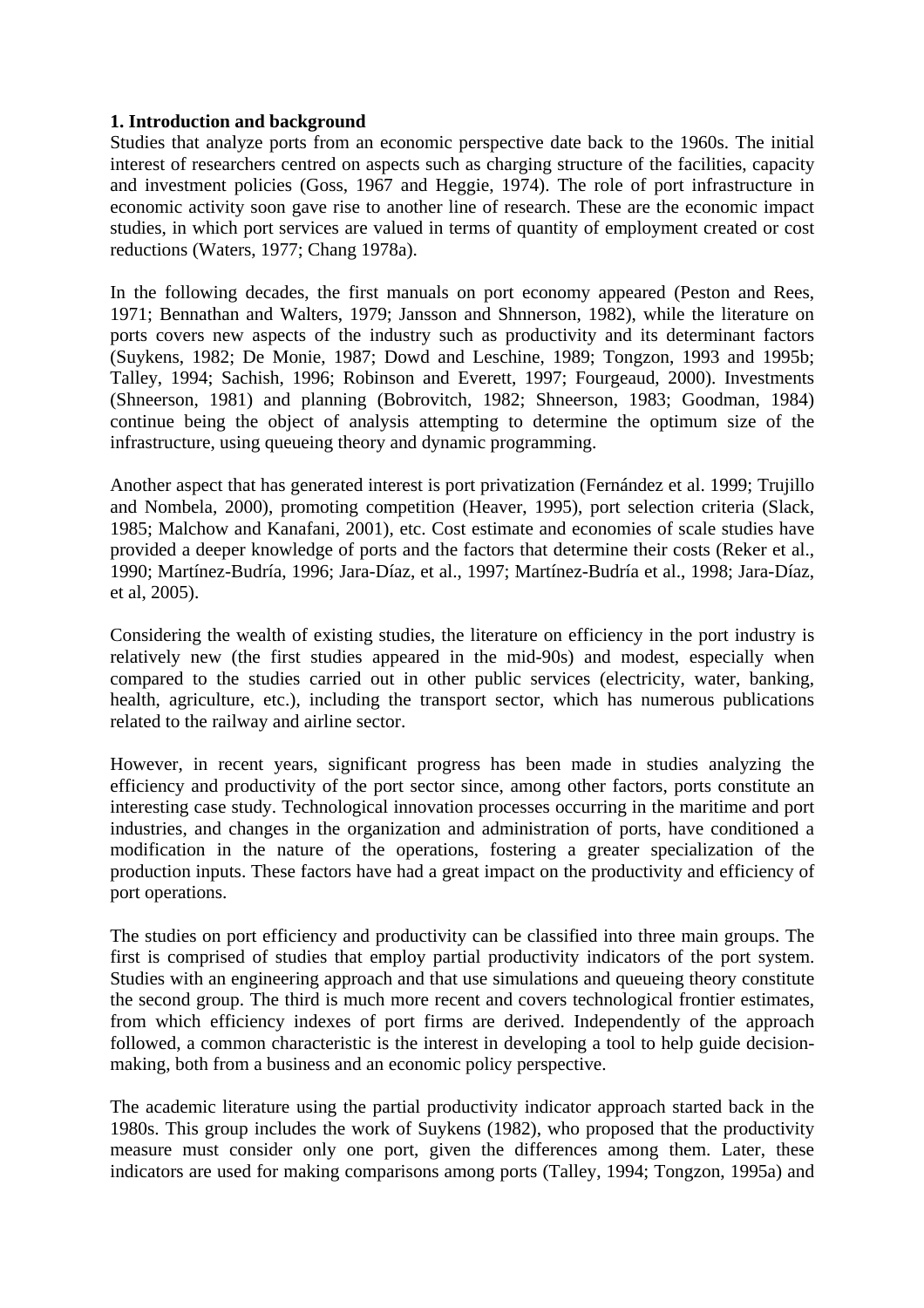as instruments for promoting competition (Australian Productivity Commission, 1998). There has been a surge in indicator studies in the last two decades, which is explained by the interest of the administrators and port operators in measuring the productivity of their activities with different aims in a simple manner: for commercial positioning, rendering accounts of their operation or verifying the effects of the reforms undertaken.

The main disadvantage of this methodology is its partial view, since it only consists of establishing relations between one output and one production input. Therefore, it does not allow the combined contribution of all the production inputs to be analyzed, nor does it treat the multi-output processes in an acceptable manner. This problem is especially relevant in the port sector, where the output is varied and various production inputs are used to obtain it.

To tackle this problem, total factor productivity (TFP) analysis is used. It is an index that reflects the global contribution of all the input factors that are relevant in obtaining all the outputs. The first application of this methodology to the port area is Kim and Sachish (1986) who found that the increase of the TFP in the port of Ashdod (Israel) was essentially due to technical progress and, to a lesser degree, to economies of scale. One decade later, Martínez-Budría et al. (1998) attributed the growth of TFP, in the area of State stevedoring corporations in Spain, basically to technical-organizational change and, to a lesser extent, to changes in the costs associated to increases in production. More recently, as will be seen in later sections, various authors have decomposed change in TFP into its determinant factors (Martín, 2002; Díaz, 2003; Estache et al., 2004).

The analysis of productivity from an engineering point of view takes into account the potential result that the firm has not exploited and which, therefore, could serve as a source for increasing its productivity. Using this approach, Sachish (1996) concludes that the main factors that affect the productivity of the Israeli ports (1966-1990) are the levels of activity and capital investment. After analysing the productivity of five U.S. container ports (1970- 1978), De Neufville and Tsunokawa (1981) conclude that the productivity of the ports increases with size and that there are significant economies of scale, which leads them to recommend investing in large cargo centres and investing with caution in small ports.

Meanwhile, a generation of studies based on formal measures of efficiency appear, whose origins date back to the work of Chang (1978b), which can be considered the starting point in estimating the production functions in the port area. Even though this study opens the doors to estimating the frontiers of production, in the following years this line of research was not developed, instead the use of indicators continues to predominate.

In the mid-90s, the literature on efficiency, which had already been applied to numerous industries, was introduced in the port sector. The range of approaches applied reflects a lack of consensus in determining the method that best defines the complex reality of this sector. The main contributions of the research on port efficiency are summarised in Tables 2 and 3, which display some trends that we will comment on in later sections.

There are reviews of the literature in other transport sectors, such as railway or urban transport (Oum et al., 1999; De Borger et al., 2002). However, in the port area only a few authors, starting with Estache et al. (2002), have carried out a brief description of the prior studies, with the sole objective of contextualizing an empirical work; Cullinane (2002) presents an excellent review but without going too in depth, and Wang et al. (2005) offer a survey oriented at the container port industry. In response to this deficit, the present study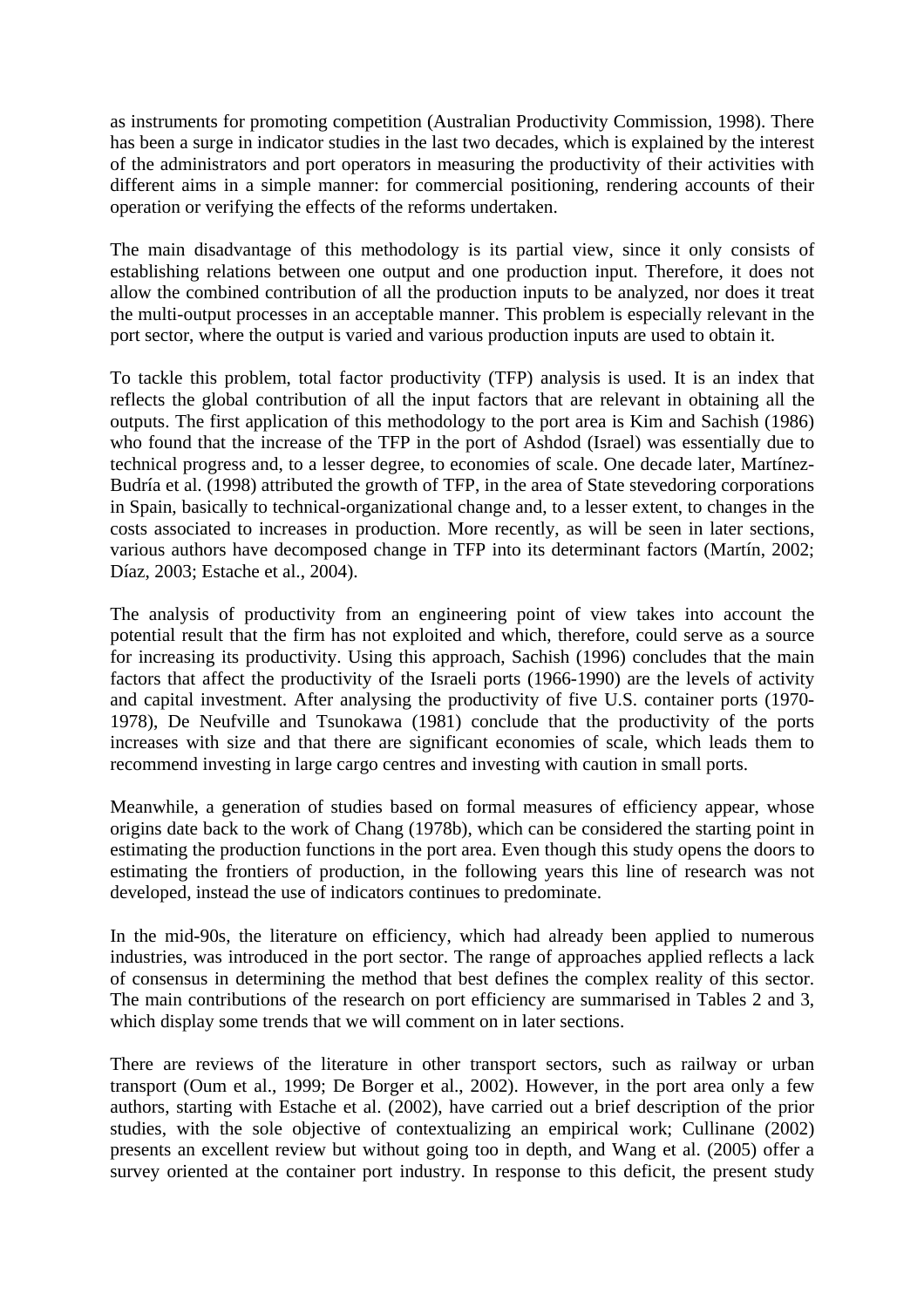aims to contribute to improving the knowledge on the port sector, delving into aspects such as the effects on efficiency of port reforms; the so often debated relationship between type of ownership and efficiency; or between the latter and port size. As such, the objective of this research is to order the variety of studies that have been carried out on efficiency in the port sector in recent years. In this sense, its main contribution lies in detecting the gaps found in the literature on port efficiency with the goal of promoting future research. For example, one of the aspects not tackled in the literature is the multi-activity nature of the port industry, especially with regard to the definition of the appropriate variables for measuring the activity as a whole.

The rest of the paper is organized as follows. An introduction to the concept of efficiency and the techniques employed in its quantification are presented in section 2. In section 3, the methodological aspects of the literature on port efficiency are analysed, highlighting the variety of activities carried out in the port sector, the estimation method used and the variables used for defining the port inputs and outputs and other characteristics that affect port efficiency. Subsequently, a review is undertaken from the point of view of the objectives and results achieved in the studies reviewed. Thus, in section 4, the relationship between efficiency and various factors such as privatization, port size and port reform is analysed. Finally, the conclusions are presented in section 5.

# **2. Methodological Approaches: technological frontiers**

The techniques for estimating productive efficiency appear once the empirical work demonstrates that producers do not always succeed in reaching their objectives of economic optimization even when they try. Given this evidence, the interest in getting an evaluation of the difference between what firms produce and what they could have produced arises, in other words, quantifying its inefficiency. This task is faced by measuring the distance that separates the production of each firm from the production obtained by the "best" firms observed if they employed the same vector of inputs as the firm analysed. This possibility is faced by developing a new analytical framework that, starting from the recognition of the optimizing conduct of the producers, recognises that these are not always successful. The new estimation methods must capture the possibility of different levels of success or failure among producers, or even accounting for the reasons for this failure.

The use of frontier models has spread considerably in recent years, being applied to numerous production sectors. Several reasons justify this development, among which the following may be highlighted (Bauer, 1990): the frontier concept is consistent with the economic theory of the optimizing behaviour of firms; deviations from the frontier can be directly interpreted as a measure of the efficiency through which firms achieve their objectives; and the information they provide in terms of the relative efficiency of firms has significant policy applications and is of great value to regulators and administrators.

#### *2.1. Efficiency and productivity*

The measure of efficiency is a concept directly related to the measure of productivity. However, they are not analogous notions, even though they are occasionally treated as synonymous, especially when the interest of the research is centred on comparing the performance of firms.

The idea behind the use of both concepts analogously is that a firm's performance improves the more efficient and productive it is. Meanwhile, the fact that changes in productivity are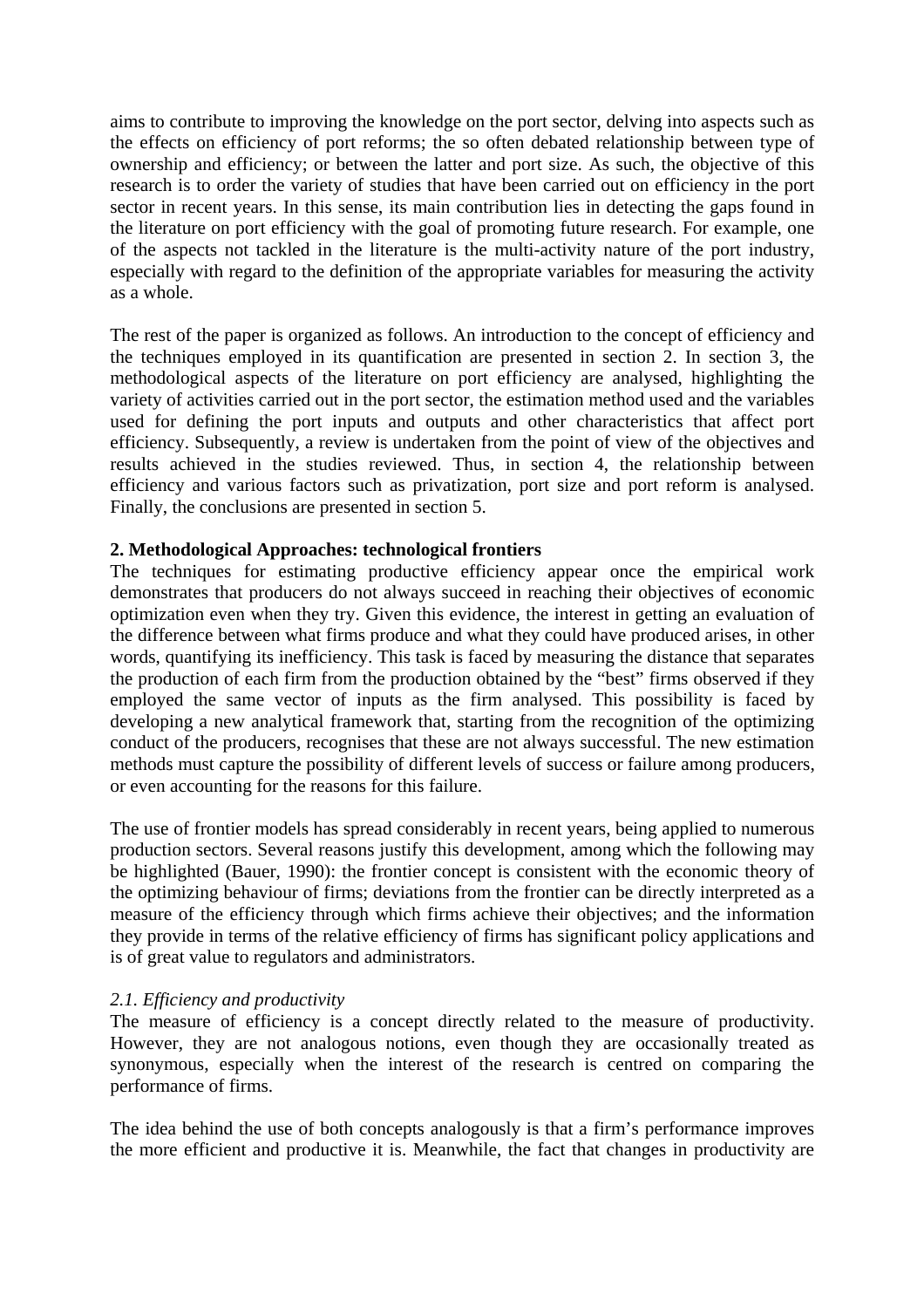due to changes in efficiency, among other factors, may have had an influence in considering both terms as equivalent.

Total factor productivity is defined as the ratio of a function that adds the outputs and of a function that adds the inputs. Meanwhile, efficiency rests on the comparison of observed values of outputs and inputs with many optimum relative values, arising from the evidence provided by other firms.

The following example clarifies the distinction between efficiency and productivity. Let us assume a production function that defines the technology of the port industry. Efficient ports are located on the frontier and the inefficient ones below it. Productivity in the port sector can improve in two ways at least.<sup>1</sup> The first requires introducing technical progress, for example, through new merchandise handling equipment, which would shift the frontier upwards. The second consists of introducing a greater degree of efficiency in the industry, for example, improving the qualifications of the workers so that they can use the new and sophisticated mechanical equipment more efficiently. This would bring the inefficient ports nearer to the frontier, since their efficiency has been improved through training. This situation is presented in Graph 1.





 $\overline{\phantom{a}}$ 

At first  $(t)$ , the frontier is defined by function  $f(x,t)$  and the firm is located in situation *A*, operating with productivity  $P_t$ , where  $x$  denotes the production input used to obtain product  $y$ . In the following period  $(t+1)$ , the firm will operate in point *B*, due to an increase in productivity  $(P_t+1)$  which, in turn, is the result of a technical change (shift of the frontier to  $f(x, t+1)$  and an improvement in the technical efficiency (firm approaching the frontier: the distance of point *A* to the frontier in *t* is greater than the distance of *B* to the frontier in  $t+1$ ). Clearly a technological improvement as well as an increase in efficiency will lead to greater

 $<sup>1</sup>$  In a productive environment characterized by the presence of variable returns to scale, productivity can also</sup> improve due to changes in the efficiencies of scale.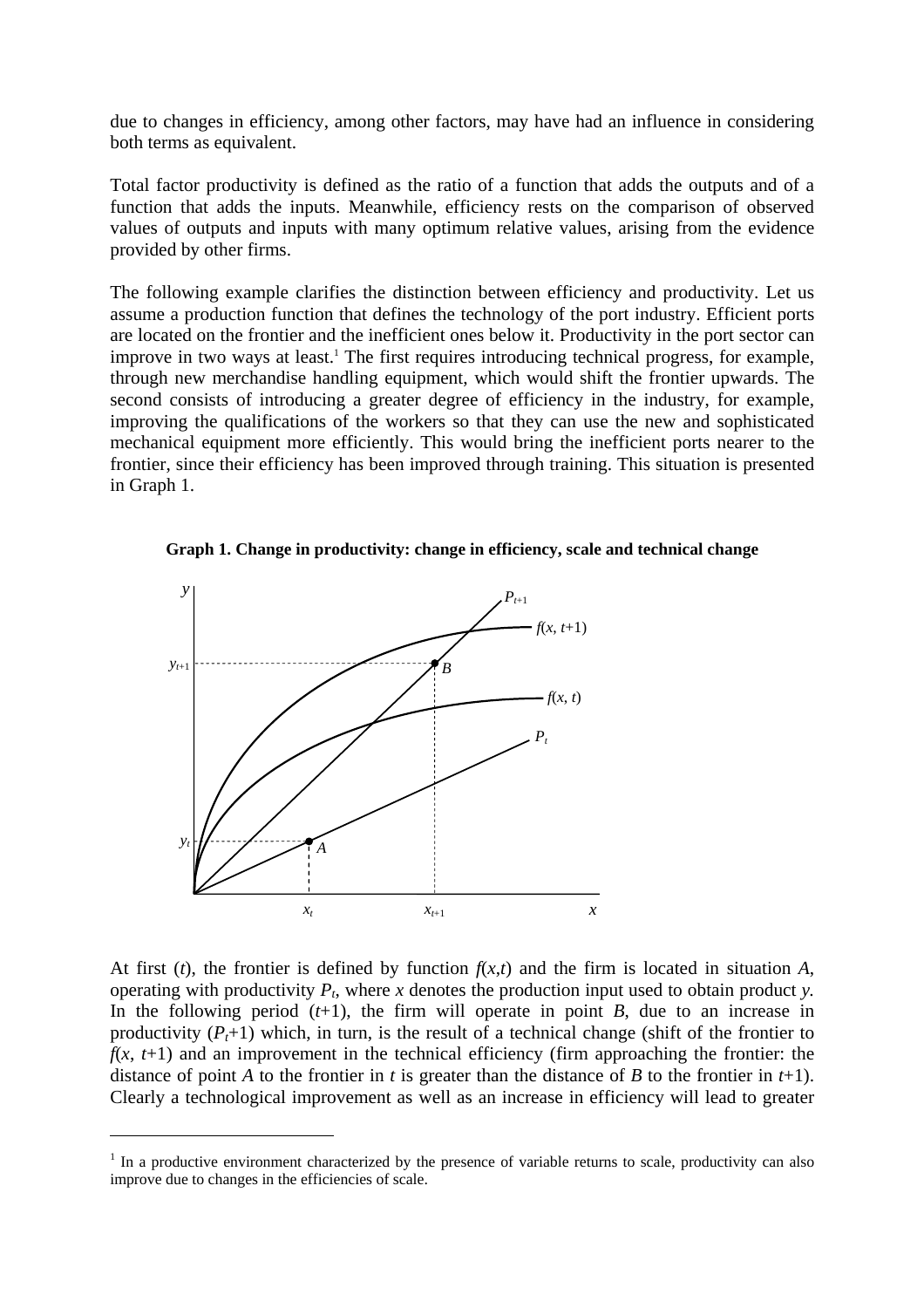productivity. It should also be kept in mind that this positive behaviour is counteracted by the effect of the decreasing returns to scale, since production has increased by a lower proportion than the input.

#### *2.2. Efficiency measure: Background*

The literature on technical efficiency dates back to the early 1950s. The first formal definition of technical efficiency comes from Koopmans (1951) and the first measure of technical efficiency was proposed by Debreu (1951) and Shephard (1953), even though with a different orientation (output and input, respectively). Despite the theoretical relevance of these studies, efficiency was not quantified in any of these. This task was undertaken by Farrell (1957), who is considered the pioneer in the measurement of technical efficiency<sup>2</sup>.

The concepts of efficiency are presented in Graph 2.  $y=f(x_1, x_2)$  is the function of efficient production, where  $x_1$  and  $x_2$  denote the two inputs used in obtaining output *y*. The assumption of constant returns to scale allows the efficient production function to be characterized through the unit isoquant  $1=f(x_1/y, x_2/y)$  (SS<sup> $\prime$ </sup> curve).

Let us assume that a firm uses the quantities of inputs  $x_1^*$ ,  $x_2^*$  represented by point *P* to obtain a unit of output *y*\*. Point *Q* represents an efficient firm that uses the same proportion of inputs as *P*. As such, the same quantity of *P* can be produced using only the fraction *OQ/OP* of inputs. This ratio, which measures the proportion of inputs which is really necessary, becomes a measure of the technical efficiency of firm *P.* This ratio takes values between one, if the firm is efficient, and zero, if otherwise.



 $\overline{\phantom{a}}$ 



 $2^2$  Farrell defines three concepts of efficiency: technical efficiency, price efficiency and global efficiency, which are constructed under the assumption that an efficient production function is known. Over time, the academic studies coined different terms to those established by Farrell (except for technical efficiency which has held over time). Thus, price efficiency is known as allocative efficiency, global efficiency as economic efficiency and an efficient production function is known as a frontier production function. Despite the change of terms, the Farrell measure is the most widely accepted and used.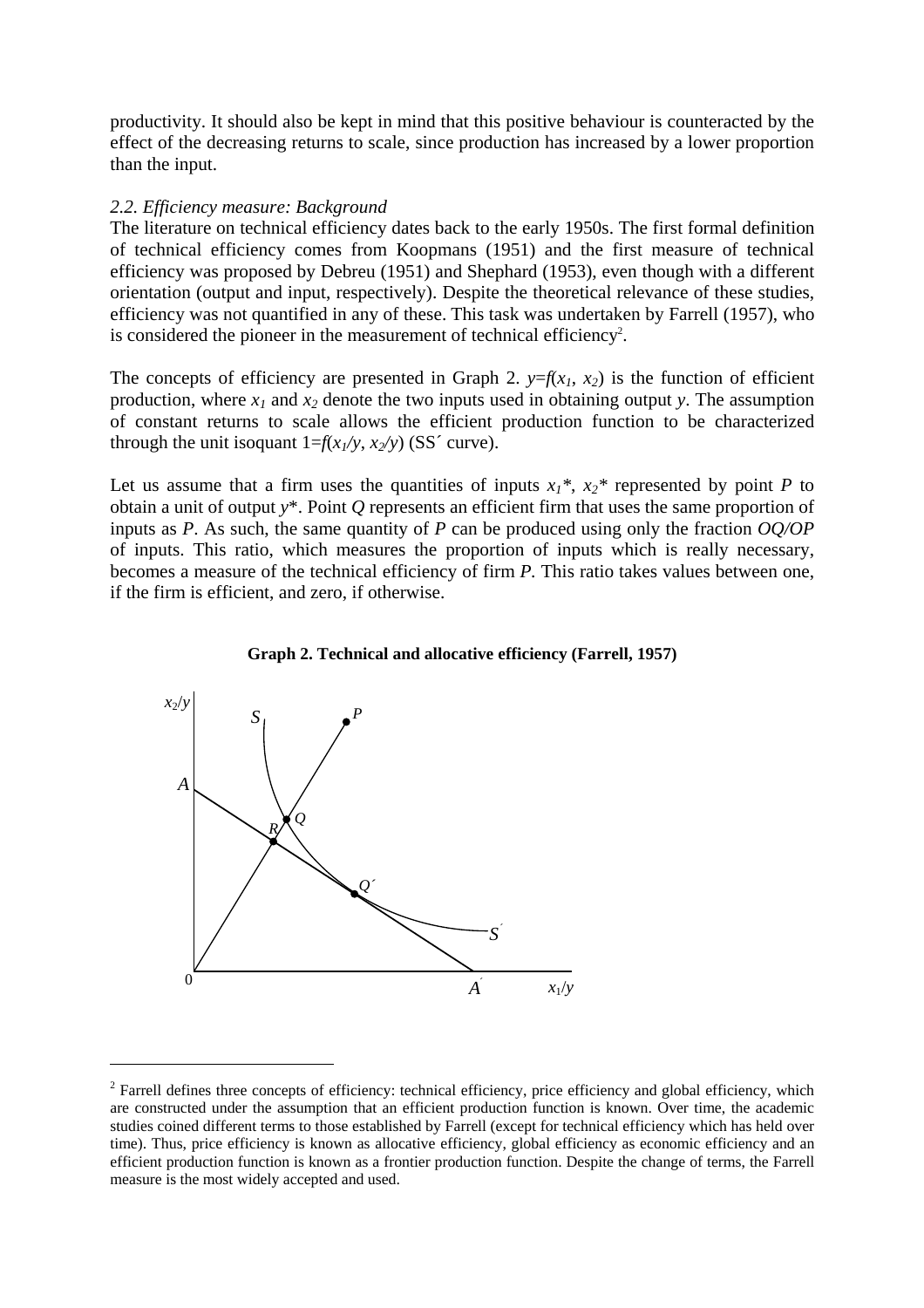Points *Q* and *Q'* represent a technically efficient firm. The difference between both arises when the prices of the production inputs are taken into account. Consider the straight isocost *AA´*, whose slope is equal to the ratio of the prices of the inputs. In this new situation, even though both points represent full technical efficiency, given the prices of the inputs, the cost of production is only minimized in point *Q´*. Considering that the cost in *R* is the same as in *Q´*, the allocative efficiency is defined as the ratio *OR*/*OQ*. A value of 1 of this quotient indicates allocative efficiency and values below the unit indicate the degree of allocative efficiency achieved by the firm.

Lastly, if the firm observed were efficient, from the technical point of view, as well as in relation to the prices of the inputs, its costs would be the proportion *OR/OP* of what they really are. This ratio is named total economic efficiency and can be obtained as the product of technical efficiency and allocative efficiency.

# *2.3. Estimate of the frontier: parametric versus non parametric approach*

The measure of efficiency is linked to the estimation of a frontier, since in order to estimate the efficiency of a production unit, it is necessary to have a standard with which to make the evaluation. For example, in order to claim that a port can cater for 20% more ships, with the means at its disposal (workers, infrastructure, mechanical elements, etc.), it is necessary to know the reference used to measure the 100% level.

In the last three decades, two approaches have been developed to estimate the frontier and measure efficiency: the econometric approach, whose main example is stochastic frontiers<sup>3</sup>, and the linear programming techniques, represented basically by Data Envelopment Analysis  $(DEA).<sup>4</sup>$ 

The essential difference among these methodologies, from which their advantages and disadvantages arise, can be reduced to the following two characteristics (Lovell, 1993). On the one hand, the econometric approach is stochastic and can therefore distinguish the noise effects from the inefficiency effects, while the linear programming approach is not stochastic and deals with the noise and inefficiency together, both termed inefficiency. On the other hand, the econometric approach is parametric and confuses the effects of a bad functional specification (of both technology and inefficiency) as inefficiency. The linear programming approach is not parametric and, therefore, is less sensitive to this type of error, even though it is sensitive to the type of returns to scale admitted.

Thus, the main advantages of the linear programming method are not imposing any functional form *a priori* on the data and handling multi-output processes easily. However, its disadvantages include that the estimated frontier and, therefore, the measure of efficiency can be contaminated if there is random noise; and that, since it does not make assumptions on the distribution form of the error term, it does not allow for hypothesis to be contrasted.

 $\overline{a}$ 

 $3$  The following studies can be referred to in the area of econometric techniques: Førsund et al. (1980), Schmidt (1985-86), Bauer (1990), Battese (1992), Fried et al. (1993), Färe et al. (1994), Coelli (1995), Pesaran and Schmidt (1997), Coelli et al. (1998), Kalirajan and Shand (1999), Kumbhakar and Lovell (2000) and Álvarez (2001).

<sup>&</sup>lt;sup>4</sup> DEA has been extensively reviewed by authors such as Banker et al. (1989), Seiford and Thrall (1990), Lovell (1993), Ali and Seiford (1993), Charnes et al. (1995), Seiford (1996), Coelli et al. (1998) and Cooper et al. (2000).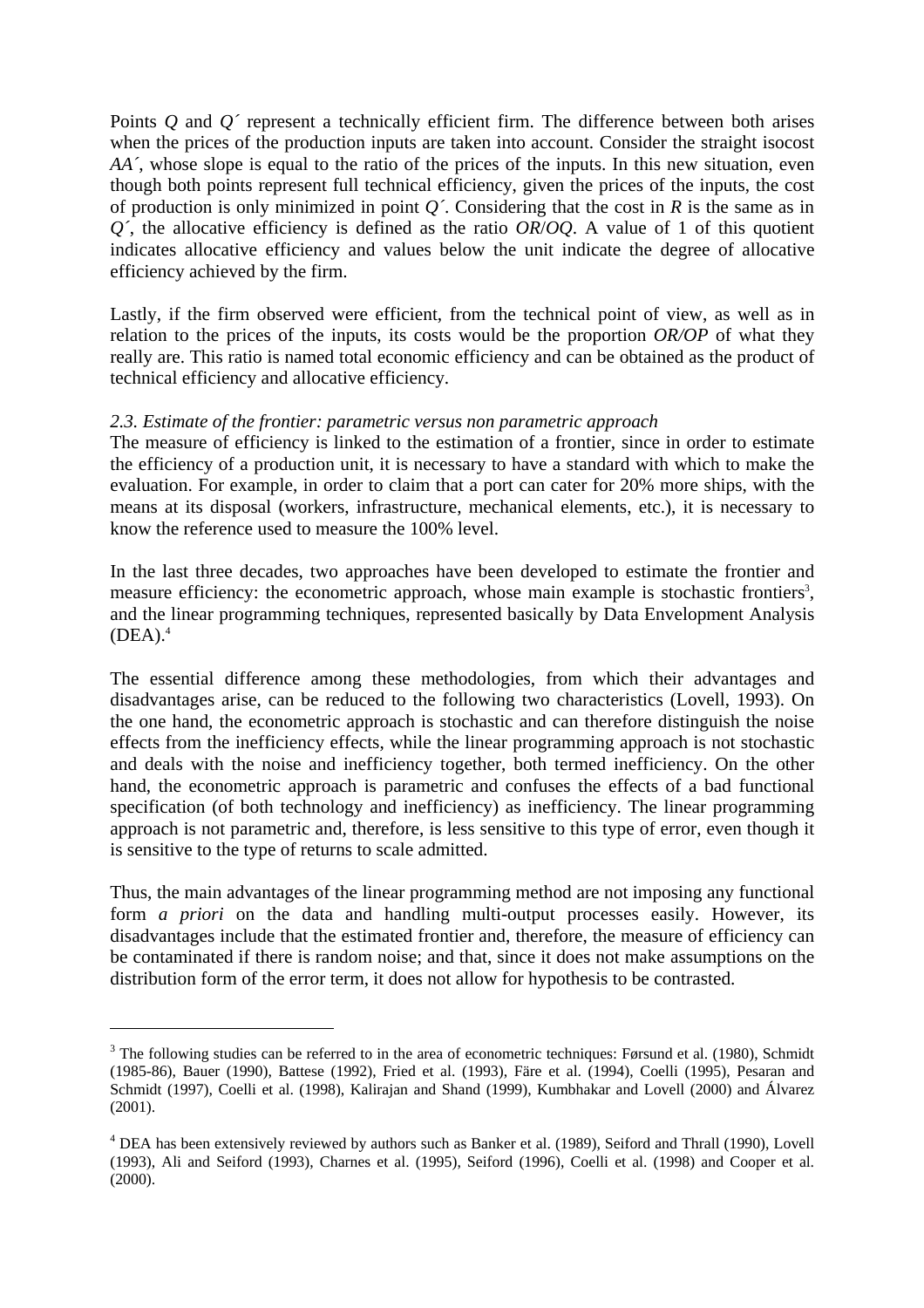Econometric models consider random noise and can thus separate the measurement errors of efficiency estimates; they allow hypothesis to be contrasted; and, in their cost frontier version (income or profit) or distance function, can estimate frontiers that consider more than one output. Its disadvantages include the possibility of classifying a bad specification of the model as inefficiency, and that the decomposition between noise and inefficiency can be affected by the functional form specified for the error term. Greater detail of the main differentiating elements of these approaches is provided in Table 1.

It is obviously desirable to equip the linear programming approach with a stochastic nature and the stochastic approach with more flexibility in the parametric structure. In fact, theoretical as well as empirical developments are occurring in both senses.

In summary, none of these two approaches dominates the other; each has advantages and disadvantages, even though each has serious advocates. Therefore, the use of one or the other method will depend on the concrete case of study.

| Table 1. Characteristics of DEA and stochastic frontiers    |                                                                                                |  |  |  |  |  |
|-------------------------------------------------------------|------------------------------------------------------------------------------------------------|--|--|--|--|--|
| <b>DEA</b>                                                  | <b>Stochastic frontier</b>                                                                     |  |  |  |  |  |
| • Non-parametric approach                                   | • Parametric approach                                                                          |  |  |  |  |  |
| • Deterministic approach                                    | • Stochastic approach                                                                          |  |  |  |  |  |
| • Does not consider random noise                            | • Considers random noise                                                                       |  |  |  |  |  |
| • Does not allow statistical hypothesis to be<br>contrasted | • Allows statistical hypothesis to be<br>contrasted                                            |  |  |  |  |  |
| • Does not carry out assumptions on the                     | • Carries out assumptions on the distribution                                                  |  |  |  |  |  |
| distribution of the inefficiency term                       | of the inefficiency term                                                                       |  |  |  |  |  |
| • Does not include error term                               | • Includes a compound error term: one of<br>one side and the other symmetrical (two<br>queues) |  |  |  |  |  |
| • Does not require specifying a functional form             | • Requires specifying a functional form                                                        |  |  |  |  |  |
| • Sensitive to the number of variables,                     | • Can confuse inefficiency with a bad                                                          |  |  |  |  |  |
| measurement errors and outliers                             | specification of the model                                                                     |  |  |  |  |  |
| • Estimation method:                                        | • Estimation method:                                                                           |  |  |  |  |  |
| Mathematical programming                                    | Econometric                                                                                    |  |  |  |  |  |

# **Table 1. Characteristics of DEA and stochastic frontiers**

#### **3. Efficiency and productivity in the port sector: methodological aspects**

 $\overline{\phantom{a}}$ 

A summary of the investigations on efficiency in the port sector is presented in Tables 2 (parametric approach) and 3 (non-parametric approach). These Tables contain synthesized information on the analysed activity (provision of infrastructure, cargo handling terminals, etc.), the type of sample (cross-section/panel data, country and time period), the variables (outputs, inputs and other variables), the methodology (model, functional form and estimation method) and the efficiency results.<sup>5</sup>

With regard to the type of sample, most authors use panel data for countries from practically the whole world (Asia, Europe, America), highlighting eight studies centred on Spanish ports. The rest of the main aspects of the research are discussed in more detail in the following sections.

 $<sup>5</sup>$  Apart from the studies reviewed, there are two books on the efficiency of container ports; Song et al. (2001)</sup> focuses on Korean and UK ports, while Wang et al. (2005) has a more general scope.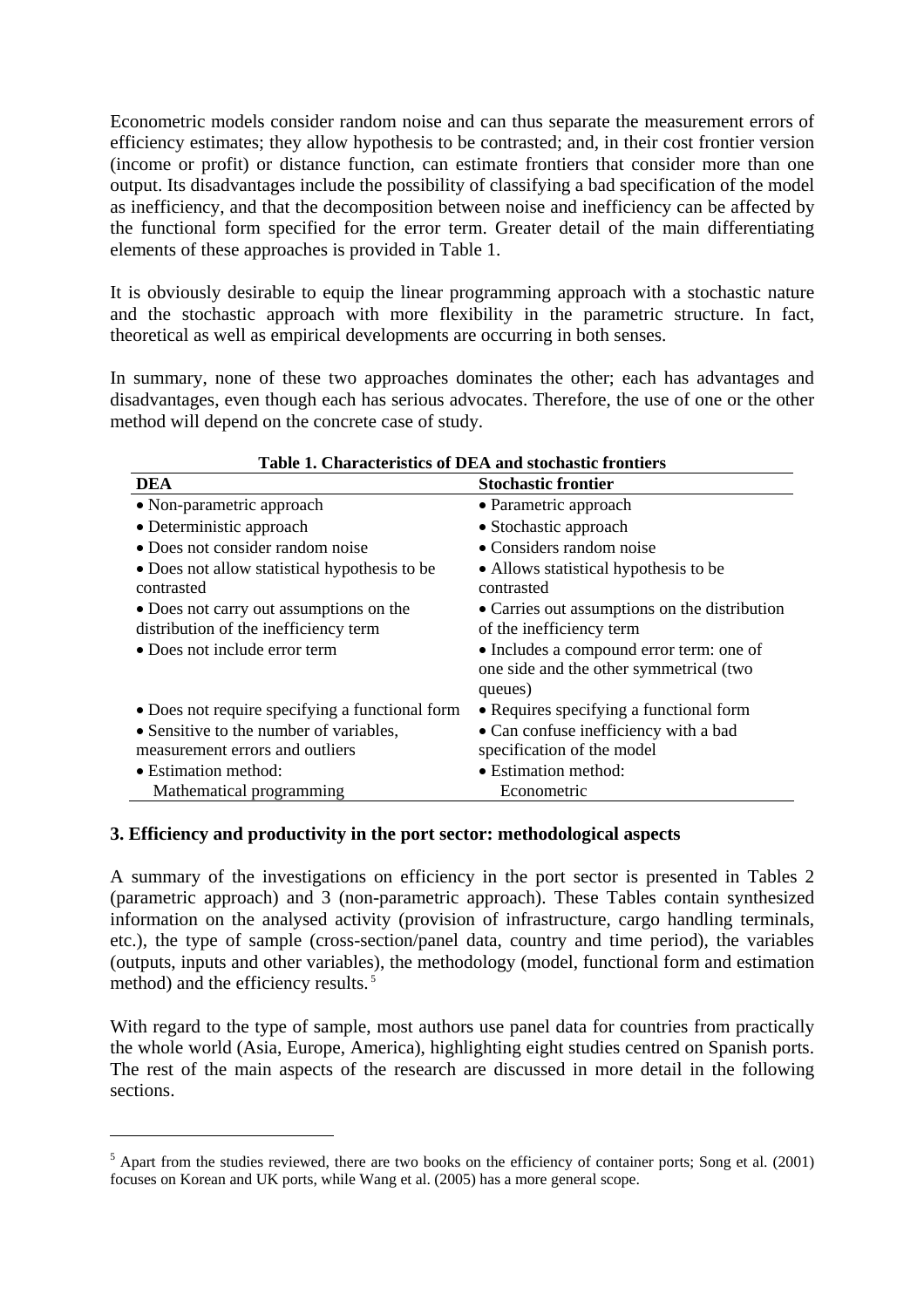#### *3.1. Activity analysed*

Ports are complex organizations where multiple activities take place, with a large variety of agents (port authorities, tug boats, consignees, etc.). Furthermore, port activities and services differ from each other in aspects such as the nature of the operations carried out (provision of infrastructure, docking, handling of merchandise, administration, assistants and passenger services), the objectives sought (only in the area of the port authorities, Suykens (1986) identifies eleven objectives such as moving the largest amount of merchandise, favouring employment and regional economic development, protection of the environment, etc.), the degree of competition in which they take place (pilotage is a monopoly, the towing or loading/offloading of merchandise services are provided with a lower degree of competition and the consignment service has a higher level of competition, De Rus et al., 1995) or the level of regulation to which they are subject (consignment only requires an administrative authorization to operate, while services such as pilotage are subject to higher degrees of intervention, to guarantee the security of the shipping entry and exit operations).

All of the above considerations make the study of ports as a homogenous entity more difficult. Therefore, it is not advisable to study ports as a whole; instead it is preferable to centre the analysis on a concrete activity (Nombela and Trujillo, 1999), on a specific type of cargo and a limited number of ports (Tongzon, 1995a, 1995b, 2001). Thus, at least as regards estimating production or cost functions, it is advisable to analyse a given activity.

In some of the studies reviewed, the activity whose efficiency is being analysed is not clearly identified, which produces a certain degree of confusion, since while in some cases supposedly the efficiency of the port system is being studied, the data actually used seems to indicate that in fact the efficiency of the provision of infrastructure services by the port authorities is being studied. In other words, sometimes the concept of port is used synonymously with port authority. However, the latter is simply one of many agents that operate in ports.

For example, Tongzon (2001) attempts to measure the efficiency of port services in a broad sense, including the handling of merchandise, even though since it lacks data on the workers involved in this operation, it uses the workers of the port authorities that do not participate in cargo handling as an approximation. The object of analysis of Martín (2002) is the global activity of a port but the unit of analysis is the port authority. Meanwhile, to measure the work input, it incorporates the workers of the port authority (unit analysis) such as the stevedores (the workers that handle the cargo) that, in turn, provide their services to two different agents: stevedoring firms (carry out the loading and offloading) and State stevedoring corporations (supply workers to the stevedoring firms).

Liu (1995) and Roll and Hayuth (1993) start by recognising that the port production process is complex and, therefore, considers the port activity in a broad sense, without further specifications. Park and De (2004) also do not specify the activity analysed.

On the other hand, Martínez-Budría et al. (1999), Bonilla et al. (2002), Estache et al. (2002 and 2004), Barros (2003), Barros and Athanassiou (2004) and González (2004) explicitly state that the activity studied is that carried out by the port authorities. Notteboom et al. (2000), Cullinane and Song (2003), Cullinane et al. (2002, 2005a, 2005b and 2006), Rodríguez-Álvarez et al. (2007), Tongzon and Heng (2005) and Wang and Cullinane (2006) clearly indicate that they analyze the container port terminals. Even though the interest of Cullinane et al. (2004) was initially targeted at the study of container port terminals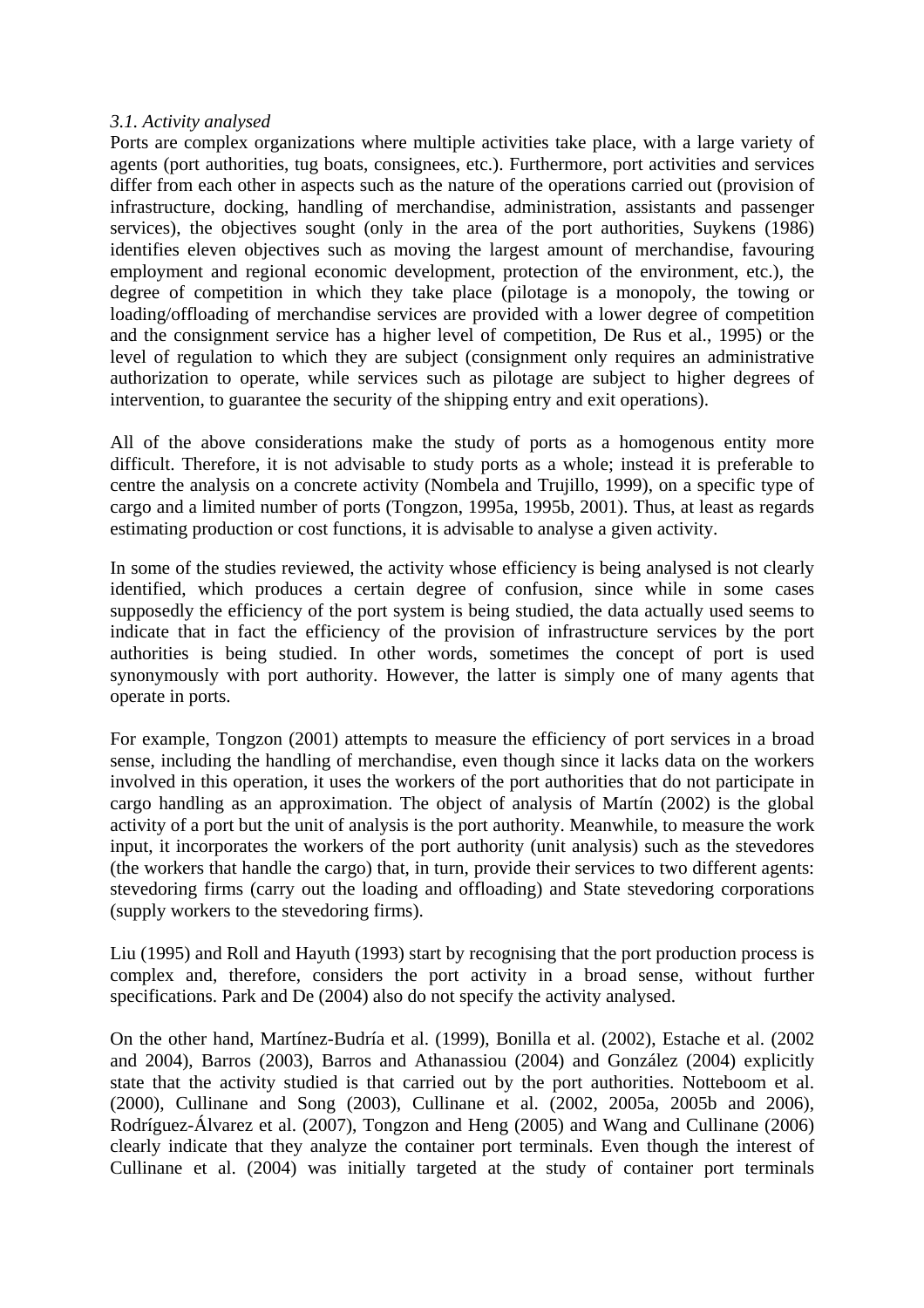considered individually, they finally analysed the terminals of each port as a whole, since the data used aggregated the individual terminals within each port.

Díaz (2003) analyses the stowage sector as a whole. Agents that supply the labour force operate in this activity (State stevedoring corporations, stevedoring firms and temporary work firms) and agents that provide the capital equipment (port authorities and firms that own the cranes).

# *3.2. Methodology*

The approaches used for evaluating efficiency are distributed equitably among stochastic frontiers and DEA, which highlights the lack of consensus for determining the approach that better reflects the port technology. The variety of methods used varies relative to the assumptions and hypothesis that each of them considers.

Seven of the studies that use stochastic frontiers estimate a stochastic production frontier to calculate the technical efficiency (Liu, 1995; Notteboom et al., 2000; Cullinane and Song, 2003; Cullinane et al., 2002; Estache et al., 2002, Tongzon and Heng, 2005). The functional form chosen in most of the studies is Cobb-Douglas, even though the translog function has also been estimated (Liu, 1995, Estache et al., 2002). Only the work of Liu (1995) incorporates technological change in the model specification. The main estimation method is maximum likelihood. In fact, even though Liu (1995) has applied other estimators, the Hausman test finally leads us to consider the above method as the method of choice. The work of Notteboom et al. (2000) is noteworthy as the only one that applies Bayesian techniques to stochastic frontiers in the port area.

Díaz, 2003, Coto-Millán, et al., 2000 and Baños-Pino et al., 1999 quantify economic efficiency using a stochastic cost frontier, in which technological change is well specified as a trend or as temporal effects. The first introduces a quadratic function estimate, which has the advantage of allowing zeros to appear in the vector of outputs, which occurs commonly in multi-output activities. The other two studies have also opted for the specification of a flexible functional form, which in this case is the translog. Baños-Pino et al. (1999) combine the cost frontier with the input oriented distance function, to measure the capacity of the capital stock. However, by considering an only output, they do not exploit the potential of the distance function for admitting multiple outputs, becoming in effect a production function.

The first study to estimate a multi-output distance function in the port area is González (2004). Subsequently, Rodríguez-Álvarez et al. (2007) estimate a system of compound equations for a distance function and the input spending equations. Both studies specify a translog function and model the passing of time through temporal effects.

Thus, an increasing presence of the translog function can be observed, although the type of technical progress incorporated varies among the studies. This indicates that in the estimation of the efficiency of the sector, the evolution observed in other sectors and modes of transport towards flexible functional forms is being followed, which has been proposed by the literature to overcome the disadvantages associated to some restrictive properties of the Cobb-Douglas function. However, the available data does not always allow flexible forms to be applied, since the number of parameters to be estimated increases significantly when the objective is to capture the inputs and outputs in their multiple dimensions in the analysis.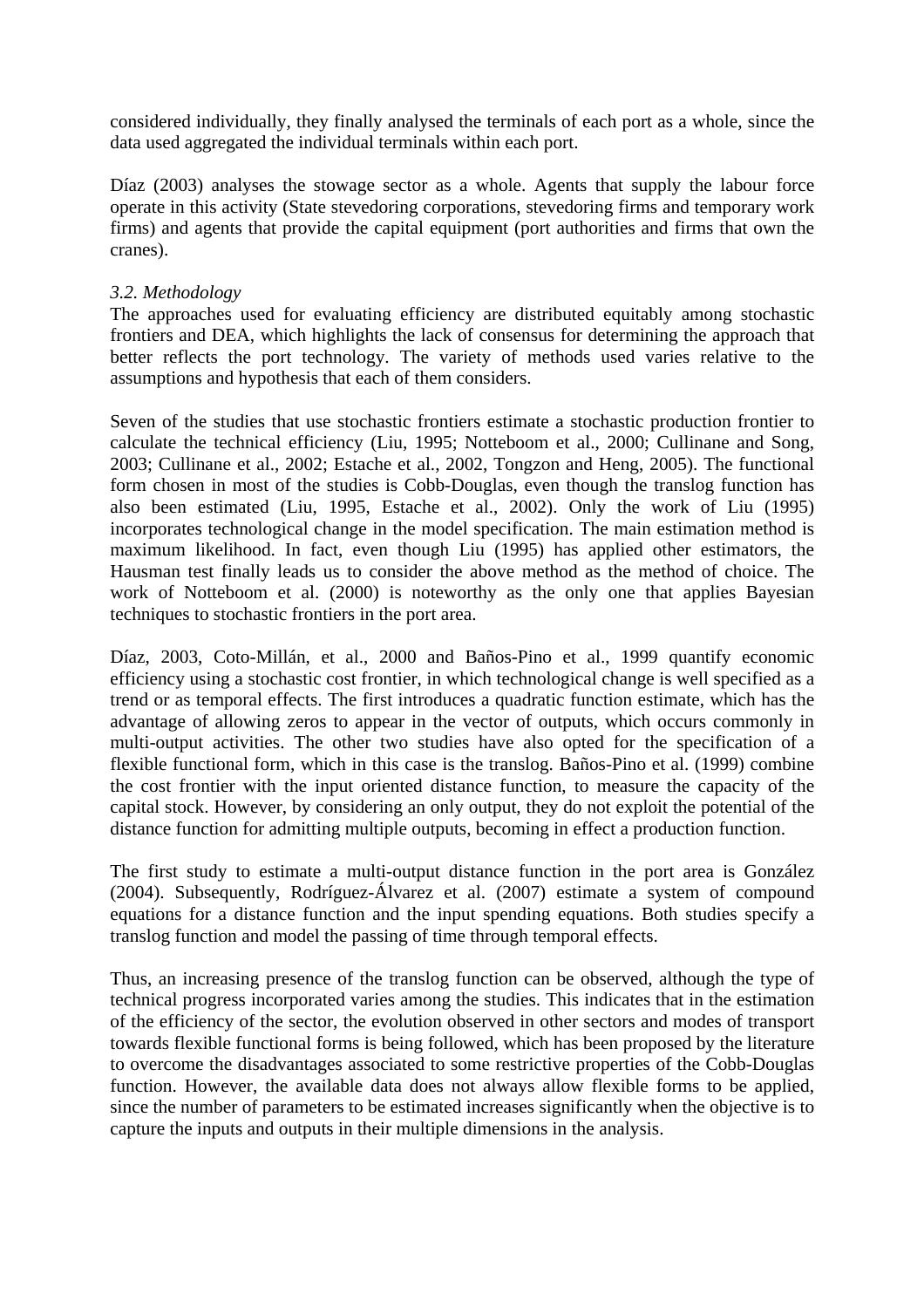| <b>Autor</b>       | <b>Activity</b> | Data                   | <b>Model</b> | <b>Functional form</b> | <b>Variables</b>                | <b>Estimating method</b> | <b>Efficiency measurement</b> |           |
|--------------------|-----------------|------------------------|--------------|------------------------|---------------------------------|--------------------------|-------------------------------|-----------|
|                    | (1)             | (2)                    | (3)          |                        | (4)                             | (5)                      | (6)                           |           |
| Liu                | (D)             | Panel data             | <b>SFP</b>   | Translog               | $Y_2(X_1, X_2, T)$              | Model 1:                 | Technical efficiency          | 1983-1990 |
| (1995)             |                 | UK (28)                |              | Technological          | $E(Z_1, Z_2, Z_3, Z_4)$         | OLS, ML                  | Mod 1 (ML):                   | 78.0      |
|                    |                 | 1983-1990              |              | change                 |                                 | Model 2:                 | Mod 2 (ML):                   | 68.3      |
|                    |                 |                        |              | Neutral/non neutral    |                                 | Within, GLS, ML          | $Mod 2 (ML, T)$ :             | 69.7      |
| Baños-Pino et al.  | (A)             | Panel data             | <b>SFC</b>   | Translog               | VC $(Y_1, X_3, W_1, W_2, W_3,$  | Instrumental             | Technical efficiency          | 1985-1997 |
| (1999)             |                 | S(27)                  | DF           | Temporal effects       | T)                              | variables                | Maximum:                      | 100       |
|                    |                 | 1985-1997              |              |                        | $D(Y_1, X_1, X_2, X_3, X_4, T)$ |                          | Minimum:                      | 15        |
|                    |                 |                        |              |                        |                                 |                          | Average:                      | 41        |
| Coto-Millán et al. | (A)             | Panel data             | <b>SFC</b>   | Translog               | $TC(Y_1, W_1, W_2, W_3, T)$     | Within                   | Economic efficiency           | 1985-1989 |
| (2000)             |                 | S(27)                  | Fixed        | Technological          | $E(X_3, Z_3)$                   |                          | Maximum:                      | 100       |
|                    |                 | 1985-1989              | effect       | change                 |                                 |                          | Minimum:                      | 11        |
|                    |                 |                        |              | Non neutral            |                                 |                          | Average:                      | 33        |
| Notteboom et al.   | (B)             | Cross sectional        | <b>SFP</b>   | Cobb-Douglas           | $Y_6(3X_3)$                     | Monte Carlo              | Technical efficiency          | 1994      |
| (2000)             |                 | EU $(36)$ , ASIA $(4)$ | Bayesian     | No technological       |                                 |                          | Pooled 36 terminals:          | 77.0      |
|                    |                 | 1994                   |              | change                 |                                 |                          | Pooled 40 terminals:          | 78.6      |
| Estache et al.     | (A)             | Panel data             | <b>SFP</b>   | Translog               | $Y_1(X_1, X_3)$                 | ML                       | Technical efficiency          | 1996-1999 |
| (2002)             |                 | MEX(11)                |              | Cobb-Douglas           |                                 |                          | Average:                      | 50.5      |
|                    |                 | 1996-1999              |              | No technological       |                                 |                          | Grow rate:                    | 3.3       |
|                    |                 |                        |              | change                 |                                 |                          |                               |           |
| Cullinane et al.   | (B)             | Unbalanced panel       | <b>SFP</b>   | Cobb-Douglas           | $Y_6(3X_3)$                     | ML                       | Technical efficiency          | 1989-1998 |
| (2002)             |                 | data                   |              | No technological       |                                 |                          | Half-normal:                  | 67.4      |
|                    |                 | ASIA(15)               |              | change                 |                                 |                          | Exponential:                  | 73.1      |
|                    |                 | 1989-1998              |              |                        |                                 |                          | Truncated-normal:             | 67.9      |

# **Table 2. Efficiency measurements in port sector: parametric approach**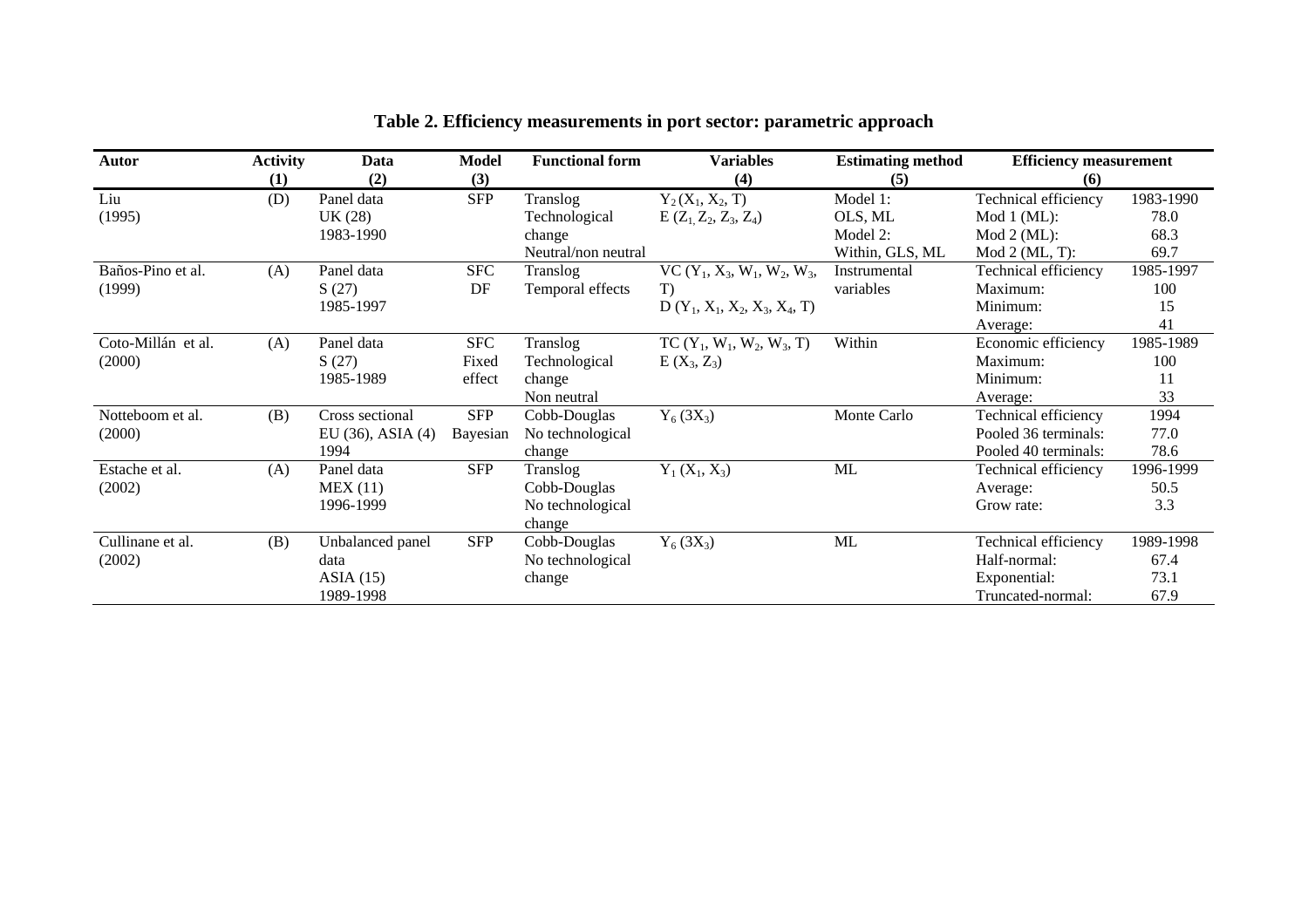| Author               | <b>Activity</b> | Data                | Model      | <b>Functional form</b> | <b>Variables</b>                 | <b>Estimating method</b> | <b>Efficiency measurement</b> |           |
|----------------------|-----------------|---------------------|------------|------------------------|----------------------------------|--------------------------|-------------------------------|-----------|
|                      | (1)             | (2)                 | (3)        |                        | (4)                              | (5)                      | (6)                           |           |
| Cullinane and Song   | (B)             | Unbalanced panel    | <b>SFP</b> | Cobb-Douglas           | $Y_2(2X_1, 2X_2)$                | ML                       | Technical efficiency          | 1978-1996 |
| (2003)               |                 | data                |            | No technological       |                                  |                          | Half-normal:                  | 63.1      |
|                      |                 | $KOR(2)$ , UK $(3)$ |            | change                 |                                  |                          | Exponential:                  | 71.0      |
|                      |                 | 1978-1996           |            |                        |                                  |                          | Truncated-normal:             | 69.3      |
| Díaz                 | (B)             | Panel data          | <b>SFC</b> | Cuadratic              | TC $(2Y_1, Y_6, W_1, W_2, T)$    | <b>SURE</b>              | Average efficiency            | 1990-1998 |
| (2003)               |                 | S(21)               |            | Non neutral            |                                  |                          | Technical:                    | 90.6      |
|                      |                 | 1990-1998           |            | technological          |                                  |                          | Asignative:                   | 95.1      |
|                      |                 |                     |            | change                 |                                  |                          | Cost:                         | 86.1      |
| González             | (A)             | Panel data          | DF         | Translog               | $D(2Y_1, Y_6, Y_7, X_1, 2X_3,$   | ML                       | Average efficiency            | 1990-2002 |
| (2004)               |                 | S(9)                |            | Temporal effects       | $Z_2, Z_5, T$                    |                          | Technical:                    | 91.9      |
|                      |                 | 1990-2002           |            |                        |                                  |                          | Grow rate:                    | $-0.89$   |
| Tongzon and Heng     | (B)             | Cross sectional     | <b>SFP</b> | Cobb-Douglas           | $Y_6$ (3 $X_3$ , $Z_1$ , $Z_3$ ) | ML                       | Average efficiency:           | 86.6      |
| (2005)               |                 | INT $(25)$          |            | No technological       |                                  |                          |                               |           |
|                      |                 |                     |            | change                 |                                  |                          |                               |           |
| Rodríguez-Álvarez et | (B)             | Panel data          | DF         | Translog               | $D(3Y_1, 3X_1, X_2, X_4, X_7,$   | <b>ITSUR</b>             |                               |           |
| al.                  |                 | S(3)                |            | Temporal effects       | T)                               |                          |                               |           |
| (2005)               |                 | 1992-1998           |            |                        | $CS(3Y_1, X_1, X_2, X_4, X_7)$   |                          |                               |           |
| Cullinane et al.     | (B)             | Cross sectional     | <b>SFP</b> | Cobb-Douglas           | $Y_6(2X_3)$                      | <b>ML</b>                | Technical efficiency          | 2001      |
| (2006)               |                 | INT(57)             |            | No technological       |                                  |                          | Half-normal:                  | 77.0      |
|                      |                 | 2001                |            | change                 |                                  |                          | Exponential:                  | 71.2      |
|                      |                 |                     |            |                        |                                  |                          | Truncated-normal:             | 79.1      |

#### **Table 2. Efficiency measurements in port sector: parametric approach (continued).**

(1) In brackets port activity. A: Provision of infrastructure by port authorities; B: Handling of merchandise; C: Confuse; D: Not specified.

(2) In brackets number of ports. UK: United Kingdom; S: Spain; MEX: Mexico; KOR: Korea.

(3) SFP: Stochastic Frontier Production; SFC: Stochastic Frontier Cost; DF: Distance Function; CS: Cost share.

(4) TC: Total cost; VC: Variable cost; D: Distance; E: Efficiency index; Y<sub>1</sub>: Output (cargo); Y<sub>2</sub>: Output (income services); Y<sub>3</sub>: Service level (containers or cargo/hour); Y<sub>4</sub>: User satisfaction; Y<sub>5</sub>: Ship calls; Y<sub>6</sub>: Containers; Y<sub>7</sub>: Passengers; X<sub>1</sub>: Labour input; X<sub>2</sub>: Capital input (monetary units); X<sub>3</sub>: Capital input (physical units); X<sub>4</sub>: Intermediate inputs; X<sub>5</sub>: Cargo Uniformity; X<sub>6</sub>: Waiting time; X<sub>7</sub>: Cuasi-fixed input; W<sub>1</sub>: Labour price; W<sub>2</sub>: Capital price; W<sub>3</sub>: Intermediate cuasi-fixed input price; T: Time trend or temporal dummy;  $Z_1$ : Size of port/terminal area;  $Z_2$ : Port localization;  $Z_3$ : Port ownership;  $Z_4$ : Capital intensity;  $Z_5$ : Refinery.

(5) OLS: Ordinary least squares; ML: Maximun likelihood; GLS: Generalizad least squares; SURE: Seemingly Unrelated Regressions Estimation; ITSUR: Iterative Seemingly Unrelated Regressions.

(6) Measurements in percentage; sometimes calculated from published results.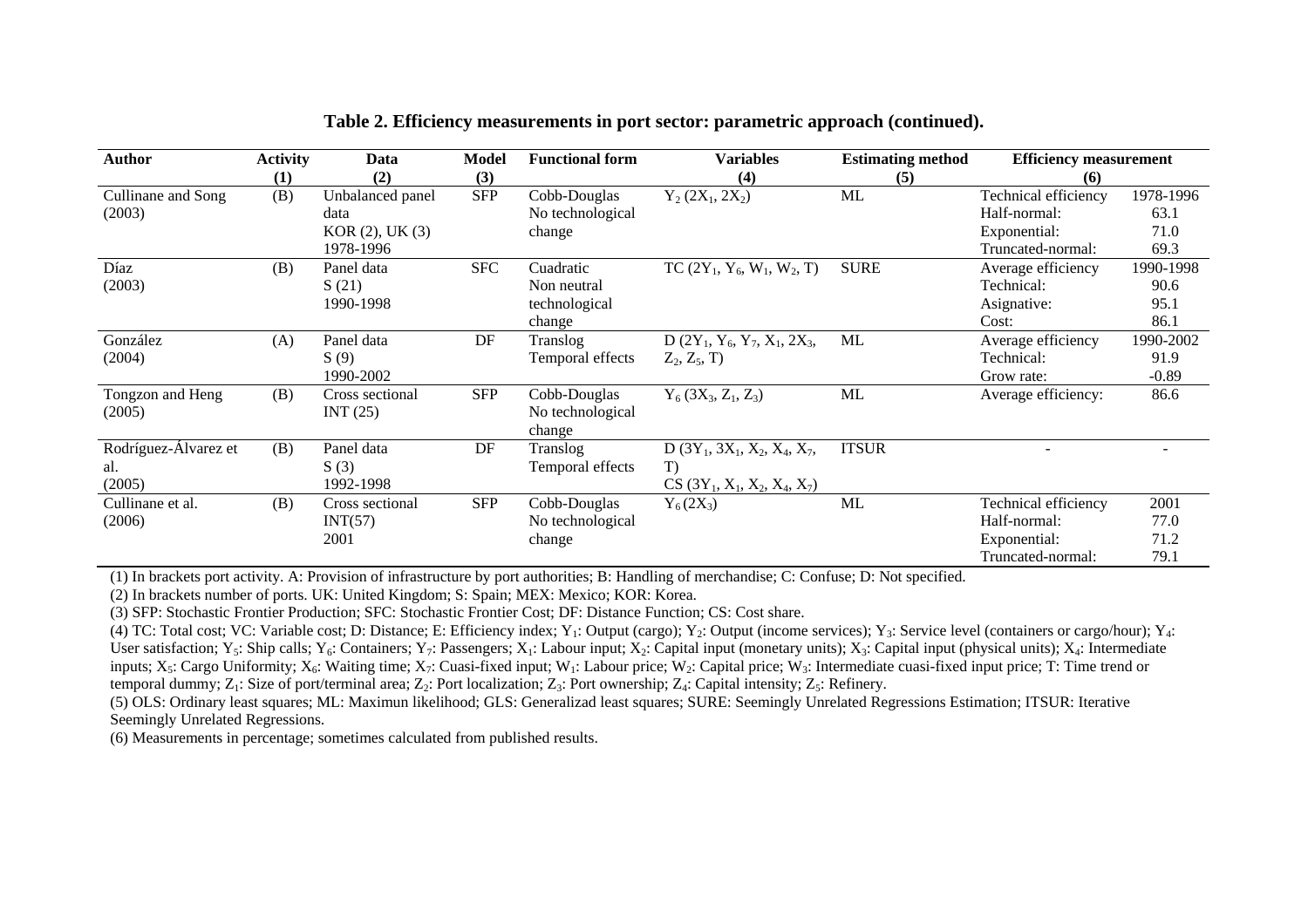| Autor                  | <b>Activity</b> | Data            | <b>Variables</b>                                 | <b>Model</b>    | <b>Efficiency measurement</b><br>(5) |             |
|------------------------|-----------------|-----------------|--------------------------------------------------|-----------------|--------------------------------------|-------------|
|                        | (1)             | (2)             | (3)                                              | (4)             |                                      |             |
| Roll and Hayuth        | (D)             | Cross sectional | $Y_1$ , $Y_3$ , $Y_4$ , $Y_5$ , $X_1$ , $X_2$ ,  | $\sim$          | Average efficiency                   | 1993        |
| (1993)                 |                 | Hypothetical    | $X_5$                                            |                 | Total port:                          | 78.2        |
|                        |                 |                 |                                                  |                 | Region 1:                            | 93.4        |
|                        |                 |                 |                                                  |                 | Region 2:                            | 86.1        |
| Martínez-Budría et al. | (A)             | Panel data      | $Y_1, Y_2, X_1, X_2, X_4$                        | $DEA-BCC$       | Average global efficiency            | 1993-1997   |
| (1999)                 |                 | S(26)           |                                                  |                 | Group I:                             | 88.7        |
|                        |                 | 1993-1997       |                                                  |                 | Group II:                            | 80.1        |
|                        |                 |                 |                                                  |                 | Group III:                           | 85.7        |
| Tongzon                | (C)             | Cross sectional | $Y_3$ , $Y_6$ , $X_1$ , $4X_3$ , $X_6$           | <b>DEA-CCR</b>  | Average efficiency                   | 1996        |
| (2001)                 |                 | INT(16)         |                                                  | DEA-Additive    | CRS:                                 | 59.5        |
|                        |                 | 1996            |                                                  |                 | VRS:                                 | 93.1        |
| Martín                 | (C)             | Panel data      | $2Y_1$ , $2X_1$ , $2X_3$ , $X_4$                 | <b>TFP</b>      | Average efficiency                   |             |
| (2002)                 |                 | S(27)           |                                                  | Malmquist index | 1990:                                | 38.8        |
|                        |                 | 1990-1999       |                                                  | DEA-BM          | 1999:                                | 40.3        |
| Bonilla et al.         | (A)             | Panel data      | $3Y_1, X_3$                                      | <b>DEA-CCR</b>  | Average efficiency                   | 1995-1998   |
| (2002)                 |                 | S(26)           |                                                  |                 | 26 port authorities:                 | 57.4        |
|                        |                 | 1995-1998       |                                                  |                 | 23 port authorities:                 | 76.4        |
| <b>Barros</b>          | (A)             | Panel data      | $5Y_1, Y_2, 2Y_5, Y_6, Y_7, X_1, \text{DEA-CCR}$ |                 | Economic efficiency                  |             |
| (2003)                 |                 | P(5)            | $X_2$                                            |                 | CRS:                                 | 71.3        |
|                        |                 | 1999-2000       | $W_1, W_2$                                       |                 | VRS:                                 | 88.1        |
| Cullinane et al.       | (B)             | Panel data      | $Y_6$ , 5 $X_3$                                  | <b>DEA-CCR</b>  | Efficiency index                     | 1992-1999   |
| (2004)                 |                 | INT $(25)$      |                                                  | DEA-BCC         | CCR (max/min):                       | 98.22/33.47 |
|                        |                 | 1992-1999       |                                                  |                 | $BCC$ (max/min):                     | 98.84/43.47 |
| Estache et al.         | (A)             | Panel data      | $Y_1, X_1, X_3$                                  | <b>TFP</b>      | Change TFP                           |             |
| (2004)                 |                 | MEX(11)         |                                                  | Malmquist index | 1996-1997:                           | 1.025       |
|                        |                 | 1996-1999       |                                                  | <b>DEA</b>      | 1997-1998:                           | 1.119       |
|                        |                 |                 |                                                  |                 | 1998-1999:                           | 0.984       |

# **Table 3. Efficiency measures in port sector: non parametric approach**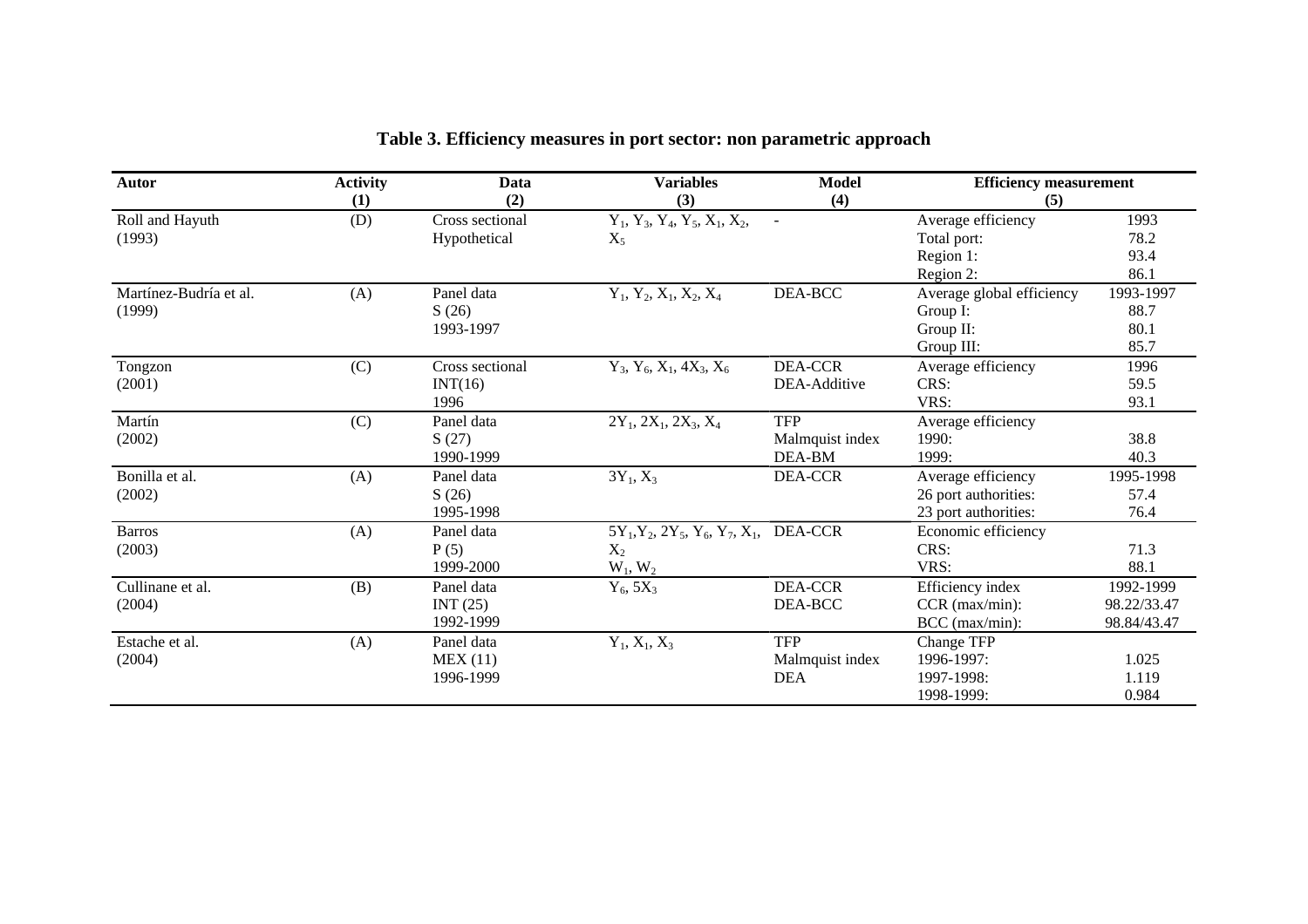| Autor                  | <b>Activity</b><br>(1) | Data<br>(2)                | <b>Variables</b><br>(3)    | Model<br>(4)              | <b>Efficiency measurement</b><br>(5) |              |
|------------------------|------------------------|----------------------------|----------------------------|---------------------------|--------------------------------------|--------------|
| Park and De            | (D)                    | Cross sectional<br>KOR(11) | $3Y_1, Y_2, Y_4, Y_5$      | <b>DEA-CCR</b><br>DEA-BCC | Global efficiency<br>CCR:            | 1999<br>0.45 |
| (2004)                 |                        | 1999                       |                            |                           | BCC:                                 | 0.60         |
| Barros and Athanassiou | (A)                    | Panel data                 | $2Y_1, Y_5, Y_6, X_1, X_2$ | <b>DEA-CCR</b>            | Efficiency index                     | 1998-2000    |
| (2004)                 |                        | $P(4)$ GR $(2)$            |                            | DEA-BCC                   | CCR:                                 | 0.87         |
|                        |                        | 1998-2000                  |                            |                           | BCC:                                 | 0.90         |
| Cullinane et al.       | (B)                    | Panel data                 | $Y_6$ , 5 $X_3$            | DEA-CCR                   | Technical efficiency                 | 1992-1999    |
| $(2005-a)$             |                        | INT(30)                    |                            | DEA-BCC                   | CCR:                                 | 69.3         |
|                        |                        | 1992-1999                  |                            |                           | BCC:                                 | 85.9         |
| Cullinane et al.       | (B)                    | Panel data                 | $Y_6$ , 5 $X_3$            | DEA-CCR                   | Technical efficiency                 | 2001         |
| $(2005-b)$             |                        | INT $(57)$                 |                            | DEA-BCC                   | CCR:                                 | 57.6         |
|                        |                        | 2001                       |                            | <b>FDH</b>                | BCC:                                 | 76.3         |
|                        |                        |                            |                            |                           | FDH:                                 | 89.5         |
| Cullinane et al.       | (B)                    | Panel data                 | $Y_6$ , 5 $X_3$            | DEA-CCR                   | Technical efficiency                 | 2001         |
| (2006)                 |                        | INT (57)                   |                            | DEA-BCC                   | CCR:                                 | 57.6         |
|                        |                        | 2001                       |                            |                           | BCC:                                 | 73.8         |
| Wang and Cullinane     | (B)                    | Cross sectional            | $Y_6$ , $3X_3$             | <b>DEA-CCR</b>            | Technical efficiency                 | 2003         |
| (2006)                 |                        | EU(104)                    |                            | DEA-BCC                   | CCR:                                 | 43.0         |
|                        |                        | 2003                       |                            |                           | BCC:                                 | 44.0         |

#### **Table 3. Efficiency measures in port sector: non parametric approach (continued)**

(1) In brackets port activity. A: Provision of infrastructure by port authorities; B: Handling of merchandise; C: Confuse; D: Not specified.

(2) In brackets number of ports. S: Spain; AUS: Australia; P: Portugal; INT: International; KOR: Korea; GR: Greek.

(3) Y<sub>1</sub>: Output (cargo); Y<sub>2</sub>: Output (income services); Y<sub>3</sub>: Service level (containers/hour); Y<sub>4</sub>: User satisfaction; Y<sub>5</sub>: Ship calls; Y<sub>6</sub>: Containers; Y<sub>7</sub>: Market share;

 $X_1$ : Labour input;  $X_2$ : Capital input (monetary units);  $X_3$ : Capital input (physical units);  $X_4$ : Intermediate inputs;  $X_5$ : Cargo uniformity;  $X_6$ : Waiting time;  $X_7$ : Operative costs;  $W_1$ : Labour price;  $W_2$ : Capital price.

(4) BCC: Banker, et al., 1984; CCR: Charnes et al., 1978; BM: Banker and Morey (1986).

(5) Measurements in percentage; sometimes calculated from published results. CRS: Constant Returns to Scale; VRS: Variable Returns to Scale.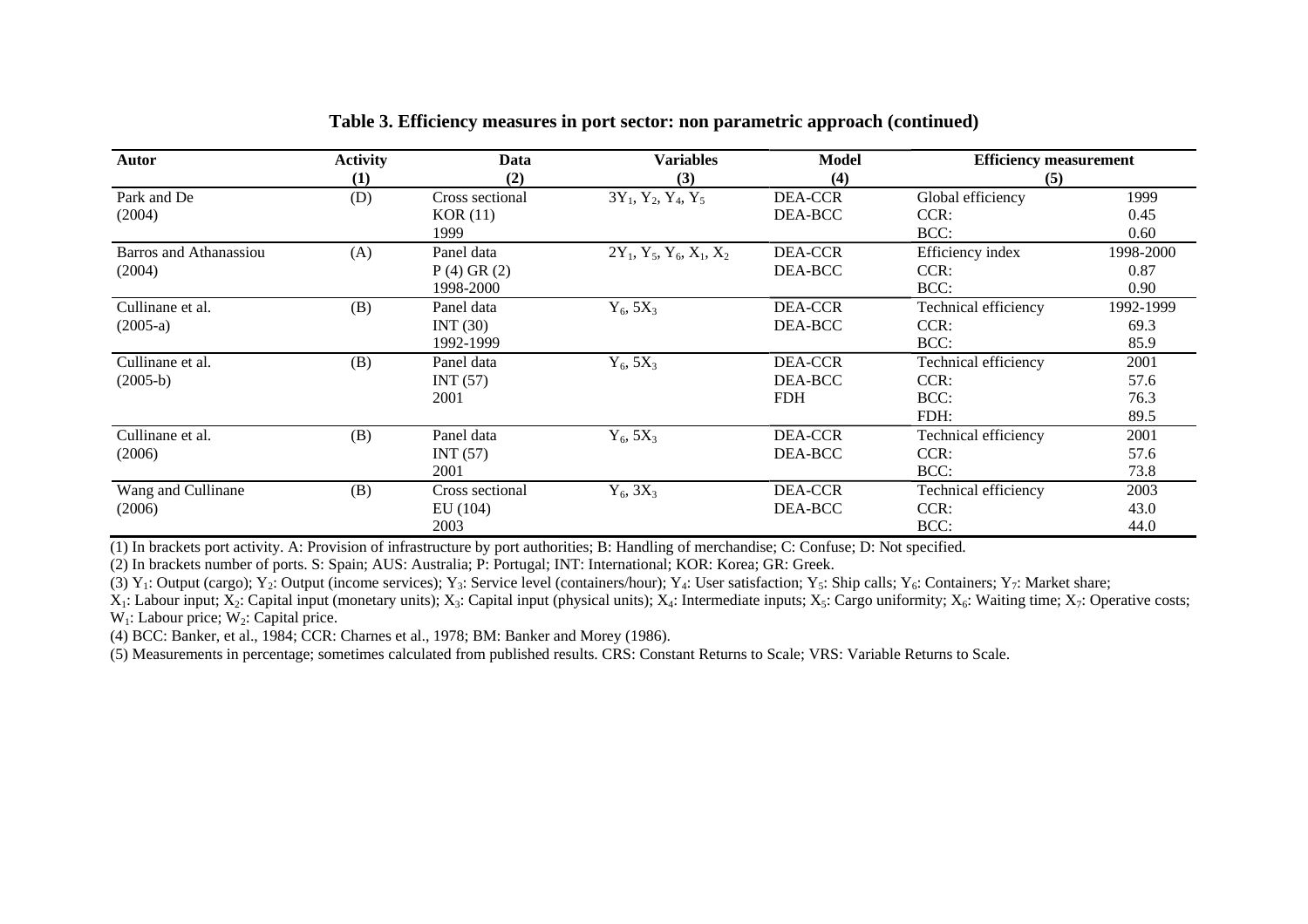The most used method of non-parametric methodology is the DEA. The approaches that are most used for applying the DEA are those proposed by Banker et al. (1984), which admits variable returns to scale (BCC) and by Charnes et al. (1978), which assumes constant returns to scale (CCR). The results arising from the application of both methods are compared by Cullinane et al. (2004, 2005a and 2006), Park and De (2004), Barros and Athannasiou (2004) and Wang and Cullinane (2006); Cullinane et al. (2005b) also compare the results with another linear programming technique: Free Disposal Hull (FDH), whose specification is more conservative than DEA.

Martínez-Budría et al. (1999) use the BCC approach and, to carry out a comparison among port authorities as homogenously as possible, they divide the sample into four categories, according to their complexity. The CCR method is used by Barros (2003), Tongzon (2001), who compares the results with those obtained after the application of the additive model (Charnes et al., 1985), and by Bonilla et al. (2002). This latter study allows a criticism levelled at the results of DEA to be overcome, which is that the DEA estimators are deterministic, in other words, that they lack a statistical base. In this sense, the work of Bonilla et al. (2002) is a novel contribution, since the application of bootstrap techniques allows statistical inference to be made in the non-parametric estimates, obtaining confidence intervals of the efficiency results.

Martín (2002) uses the model proposed by Banker and Morey (1986), since it better fits the hypothesis established, and calculates a Malmquist index for determining if there have been improvements in productivity and carries out a decomposition isolating the technical progress of the efficiency improvement. Estache et al. (2004) also identifies the sources of the productivity gains, decomposing the change in TFP into its main components by means of a Malmquist index, built from distance functions calculated by DEA.

Two studies introduce extensions to DEA. Cullinane et al. (2004) carry out a dynamic analysis applying the DEA windows analysis. Park and De (2004) apply a four-stage DEA: alternating the consideration of the variables as inputs and outputs, they measure the productivity (stage 1), profitability (stage 2), marketability (stage 3) and the overall efficiency  $(\text{stage } 4)$ .

Lastly, Roll and Hayuth (1993) apply a DEA to simulated data with the goal of demonstrating the idealness of this method for measuring port efficiency, and the use of efficiency indexes for proposing ways of improving efficiency and exercising control over the activity of the operators.

#### *3.3. Outputs*

The multidimensional nature that characterises production in the transport sector is widely recognised. Thus, for example, in the railway sector distinctions are made between passengers and cargo. However, this consideration in the port area has been less significant due to, among other things, the greater relevance of merchandise traffic compared to passengers and that a significant part of the studies have centred on container terminals. However, in the latter case, it would also have been possible to recognise that part of the container terminals are polyvalent, in as far as they also handle general cargo. It would even have been worth distinguishing, for example, between conventional containers, that require specialised cranes for offloading, and moving containers, that, enter or leave a ship on a ramp, by themselves or using some element of towing.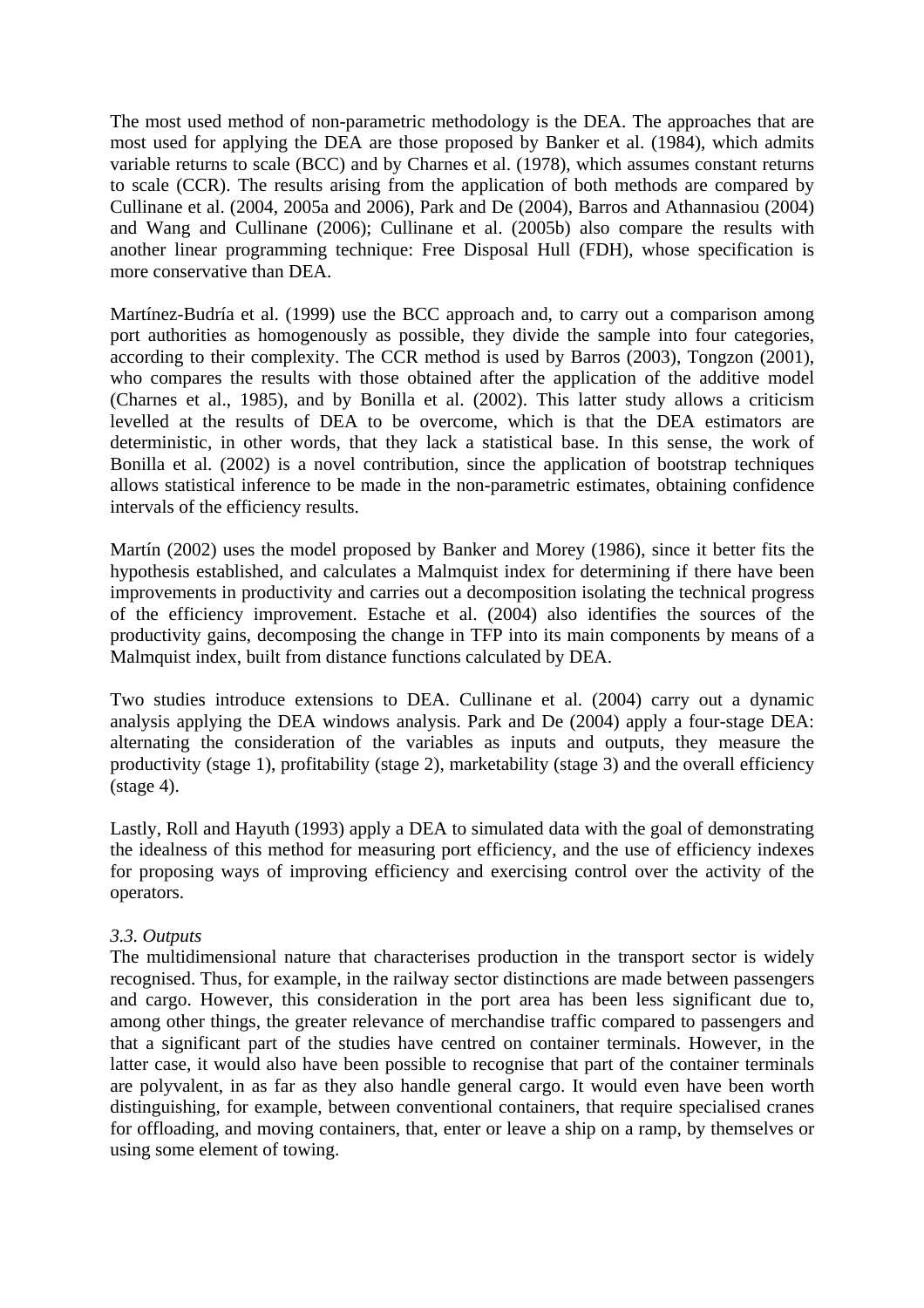This over simplified conception of the port industry has started to change in the last decade. It is not simply about recognising the importance of passenger traffic, but rather of recognising that the specialization of cargo leads to such specific requirements (infrastructure and very specialised equipment), that some types of merchandise must be considered differentiated products.

The definition of the port output depends on the service considered. For example, if the towing activity is considered, the output will be towed ships, that can be measured in physical units or units of tonnage. If a terminal specialised in containers is studied, this will be the output to consider, that can be measured in three units: merchandise transported (tonnes), size  $(TEUs<sup>6</sup>)$  or movement carried out (number). In any case, most of the studies measure containers through the TEUs moved.

There is no uniformity in the treatment of the output among the studies reviewed. While in most studies the output is measured in terms of physical quantity of merchandise, three studies do so based on the income that the merchandise generates for the port firms. Liu (1995) measures the output in terms of turnover, in other words, as the amounts received from third parties related to the port services, excluding income from the sale of goods. This approach works from the assumption that British ports are highly competitive and, therefore, port charges are set according to costs; thus, invoicing will be a good reflection of the output. With regard to container traffic, this approach is used by Cullinane and Song (2003) and also by Martínez-Budría et al. (1999) to define one of the components of the multi-output vector.

Even though there is broad consensus in the port literature on the multi-output nature of port activity, this characteristic is not always captured in the studies that estimate efficiency in the sector, due to multiple reasons.

In the area of stochastic frontiers, only three studies bring together various outputs. Díaz (2003) distinguishes between three types of cargo that, by their nature, require different methods of handling: container merchandise, general conventional merchandise and solid bulk that does not require special installations for its offloading. González (2004) considers four outputs: containers, liquid bulk, remaining cargo and passengers; the incorporation of this latter variable is a novelty in the port area. Rodríguez-Álvarez et al. (2007) distinguish between containers, rolling loads and general merchandise.

However, sometimes the available data does not allow this distinction of outputs (Estache et al. 2002, 2004; Tongzon and Heng, 2005). Therefore, in some cases different kinds of cargo are added. Coto-Millán et al. (2000), following Martínez-Budría (1996), add three components of port activity: cargo moved, boarded and unboarded passengers and vehicles with passengers. Other studies measure the output based on the total merchandise handled (Baños-Pino et al., 1999) or in concrete traffic, such as for example, containers, since it analyzes the activity of cargo terminals and container offloading (Notteboom et al., 2000; Cullinane et al., 2002; Tongzon and Heng, 2005; Cullinane et al., 2006). Even though initially Tongzon (2001) considers the multi-output dimension of the port sector, he finally opts for a simple production measure, since the results obtained are not very realistic.

 $\overline{\phantom{a}}$ 

<sup>&</sup>lt;sup>6</sup> TEU (Twenty-feet Equivalent Unit) is a measure that homogenises the two main sizes of containers: 20 and 40 feet.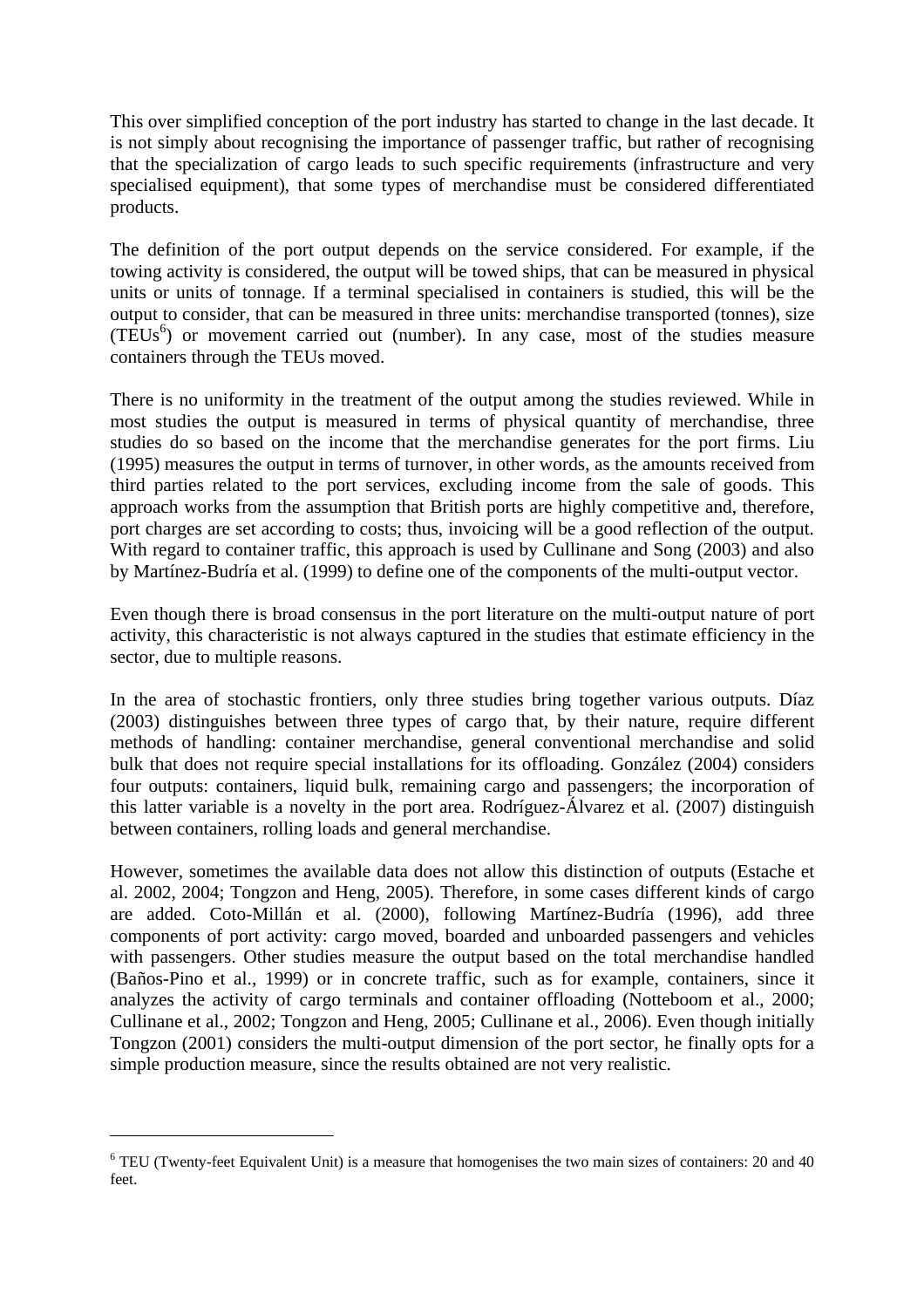Most of the studies that apply DEA reflect the multi-output nature of port activity, even though the definition of the outputs varies among each other. The exceptions are the works of Estache et al. (2004), that employ the total quantity of merchandise, Cullinane et al. (2004, 2005a, 2005b and 2006) and Wang and Cullinane (2006) that, since they analyze container terminals, approach the port output with the TEUs.

The paper that distinguishes the greatest quantity of outputs is Barros (2003): number of ships, movement of freight, gross tonnage, market share, break-bulk cargo, containerised cargo, roll-on/roll-off traffic, dry bulk, liquid bulk, and net income. Barros and Athannasiou (2004) distinguish the following: number of ships, movement of merchandise, cargo handled and containers. Park and De (2004) use different approaches to the output, depending on what is being measured: total merchandise and number of ships (productivity); income (profitability); customer satisfaction (commercialization and global efficiency). Martínez-Budría et al. (1999) represent the multi-output nature of the activity of port authorities through the total merchandise handled, considering the activity of provision of infrastructure, and of income from installation rental, that measures the capacity of said authorities to attract economic activity. For Roll and Hayuth (1993) the multi-output nature is defined through the following factors: total cargo considered (in order to reflect the effort needed to move one tonne of each kind of cargo); level of service (ratio between handling time and total time that a ship remains in port); customer satisfaction (measured through a survey); and number of ships.

# *3.4. Production inputs and their prices*

The capital production inputs and work form part of nearly all empirical applications analysed, however, not all authors introduce intermediate inputs into the analysis. There is widespread consensus among authors regarding how to approach the labour input, with a greater diversity in estimating the capital input.

Most authors use the number of employees to measure the labour input, even though Díaz (2003) quantifies it from hours worked. Other authors employ a monetary approach (Liu, 1995; Martínez-Budría et al., 1999), since they consider that the total value of salary payments is a good measure of work. Cullinane and Song (2003) follow this method, distinguishing among the remuneration of directors and executives and employees, to capture the differences in work qualifications. Cullinane et al. (2002, 2004, 2005a, 2005b and 2006), Notteboom et al. (2000) and Tongzon and Heng (2005) do not incorporate the labour input. The argument made is that there is a fixed relationship between the number of cranes and the number of port workers of a container terminal, and so they assume that the capital input, in some way, incorporates a measure of the work input. This is a somewhat restrictive assumption, in fact despite using it, Cullinane et al. (2004) cautions its use.

Liu (1995) and Cullinane and Song (2003) define input capital as the net value of fixed capital. The first is calculated including land, buildings, dredging, dock structure, roads, plant and equipment and the second distinguishes between buildings and land, and mobile and cargo handling equipment. This approach is also used by Barros (2003) and Barros and Athannasiou (2004), without specifying the assets they incorporate. Roll and Hayuth (1993) consider that capital is formed by the annual capital invested in the port and its facilities. Martínez-Budría et al. (1999) measure this variable through the depreciation expenses. Baños-Pino et al. (1999) identify two types of capital: one variable (percentage of net value) and another quasi-fixed (linear metres of dock). This latter approach is also used by Coto-Millán et al. (2000), Martín (2002) and González (2004) to define the capital input; these two latter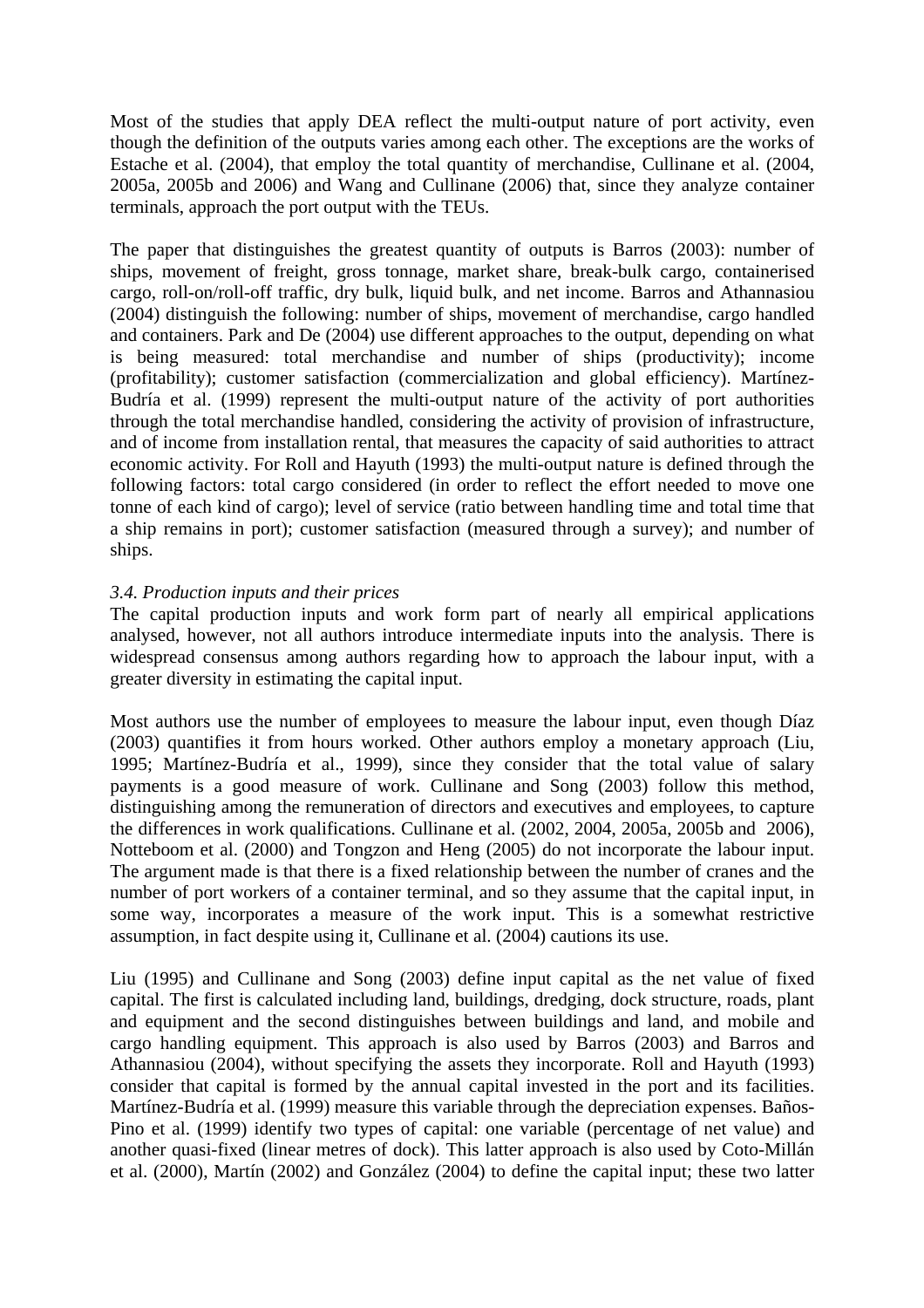studies also incorporate the surface area of the port. Rodríguez-Álvarez et al. (2007) regard the range of tangible assets of the firm as capital, taken as the sum of the accounting amortization and the return on live capital of the period; as a quasi-fixed input they use the total surface of the port. The only capital measure considered by Estache (2002, 2004) is the surface tendered to the port authorities. Tongzon and Heng (2005), Cullinane et al. (2002, 2004) and Notteboom et al. (2000) incorporate three variables to measure the capital used by the container terminals: docks, surface and cranes (Cullinane et al., 2004, 2005a and 2005b distinguish three types of cranes). Even though, they started from the same inputs used in earlier works, after the application of the likelihood ratio test, Cullinane et al. (2006) only include two types of cranes. Wang and Cullinane (2006) consider the length and surface of the terminal and the equipment costs. Tongzon (2001) also incorporates the above, the number of tug boats and the area of the terminals, which represent the land input. Given that Díaz (2003) analyses the stevedoring sector, the capital measure is based on the usage time of the cranes. Park and De (2004) employ the following variables to represent the inputs: docking capacity and cargo handling capacity (productivity and overall efficiency), cargo throughput and number of ship calls (profitability) and income (marketability).

Other production inputs considered are the intermediate inputs, which include consumption expenses, energy, external work and other current expenses, that do not correspond to operations nor personnel (Martínez-Budría et al., 1999; Baños-Pino et al., 1999; Martín, 2002; Rodríguez-Álvarez et al., 2007); and uniformity of cargo, which attempts to capture the specialization of ports (Roll and Hayuth, 1993). Tongzon (2001) adds a quality variable measured through waiting time. Bonilla et al. (2002) present available equipment as an intermediate input, without further specification.

In studies that estimate cost functions (Baños-Pino et al., 1999; Coto-Millán et al., 2000; Díaz, 2003) the price of the work is obtained dividing the total labor cost among the number of employees (Díaz, 2003 divides it by the hours worked); however differences are observed in determining the price of the capital. While for Coto-Millán et al. (2000) the ratio between the amortization of the period and the length of the docks is a reasonable approach, Baños-Pino et al. (1999) use the ratio of the investment made in a year over the previous year, and Díaz (2003) divides the aggregate spending for the use of cranes with the usage time of said cranes.

Coto-Millán et al. (2000) and Baños-Pino et al. (1999) estimate the price of the intermediate inputs based on the quotient between the cost of said inputs and the port activity, measured as the total merchandise handled. The only non-parametric study that incorporates the price of the inputs (work and capital) is Barros (2003). The price of labour is obtained in the traditional manner and the price of capital is calculated dividing the spending on equipment and buildings among the book value of the physical assets.

The scope of the range of indicators used to show the port inputs and outputs reflects the fact that there is no agreement for determining the range of relevant variables, that these differ according to the activity under study in each case and that the availability of data also conditions the choice of variables.

#### *4.5. Other variables*

There are factors that condition the environment in which firms operate, such as the characteristics of a transport network or the orography of a region. Let us assume that the objective is to compare the efficiency of a group of ports, including coastal and inland ports.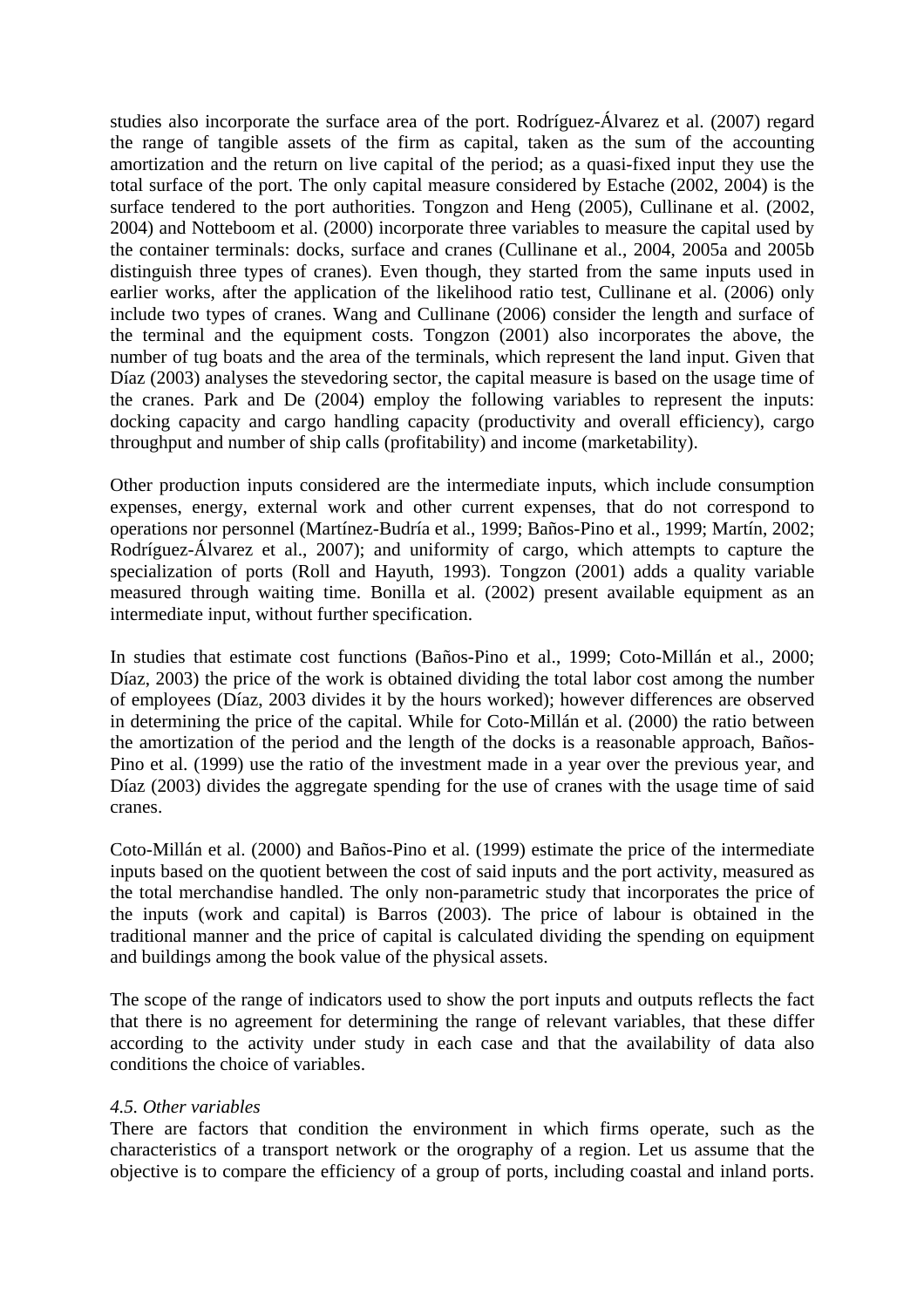In contrast to the former, access to the latter is done through long canals, which have higher dredging needs. Clearly, both types of ports face unequal environments, since access to both differs significantly. Thus, if efficiency is evaluated without including this geographical characteristic, ports that have been considered efficient may be considered so because they benefit from favourable environments, while those considered inefficient may suffer the negative consequences of these unfavourable conditions. In these circumstances, Lovell (2001) recommends incorporating the characteristics of the operating environments into the analysis.

Several attributes can be considered to represent the heterogeneous characteristic of the port sector. Such variables are used as approximations to institutional factors or to market characteristics. Some studies incorporate these factors. Liu (1995) employs four variables: property (private, trust and municipal ports); size (large, medium or small); location (east and south coasts and the other coasts); and the intensity of capital (ratio between the net value of fixed capital and the total value of salary payments). Coto-Millán et al. (2000) use a binary variable, which attempts to capture the influence of the type of organization (autonomous ports and the other ports), and the size of the port, reflected in the length of the dock with a draught exceeding four metres. In both studies, these variables have been used to measure the intensity with which the factors mentioned affect efficiency, through a second regression of the efficiency indexes obtained in the first stage on the factors that influence efficiency.

Even though it is intuitively quite attractive, the idea of using these variables to explain efficiency in a second stage has been widely criticised (Kumbhakar et al., 1991; Reifschneider and Stevenson, 1991; Battese and Coelli, 1995) since some of the assumptions established in the first stage are breached in the second. One solution consists of specifications in which the effects of inefficiency are defined as a function of the specific factors of firms that are considered to affect efficiency, carrying out an estimate in a single stage. Following the proposal of Battese and Coelli (1995), Tongzon and Heng (2005) explain the efficiency differences among terminals using two variables: the size of the port (dummy variable to distinguish whether the total annual throughput of the port exceeds one million TEUs or not); and the extent of private sector participation in the port (derived from the port function matrix developed by Baird, 1995 and 1997).

Another way of incorporating the effects of the environmental variables is to admit that these influence the activity analysed, but cannot be controlled by those responsible for the same. This consideration implies including said variables into the specification of the technology, obtaining a measure of the "net" efficiency of the effect of these factors. This alternative is developed by González (2004). Her work does not seek to explain the causes that determine efficiency, but rather to incorporate two characteristics facing Spanish port authorities unequally. The first is that there are inland ports, with captive traffic and with low competition levels, and continental ports where the alternatives for importing or exporting merchandise are numerous (road, railway, other ports), which implies that continental ports face greater competition than inland ones. The second is the existence of refineries in places next to some ports, which implies that the quantity of liquid bulk (very fast offloading product with limited infrastructure requirements) and therefore total traffic is considerably greater in these ports.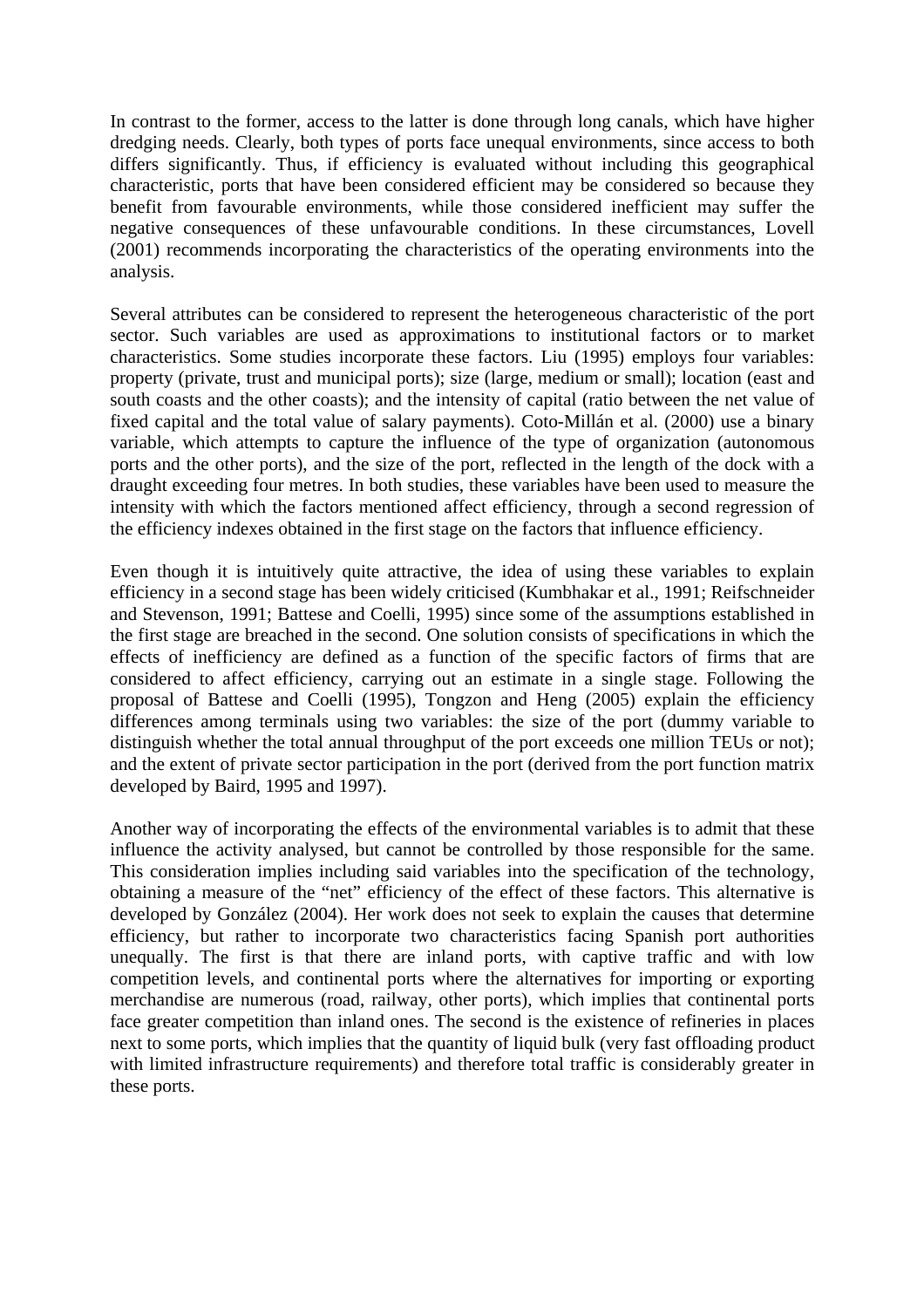# **4. Efficiency and productivity in the port sector: objectives and results**

### *4.1. Objectives*

The goal of studies that analyze port efficiency is varied and ranges from establishing a relation between efficiency and type of ownership and port management to generating rankings of ports to make comparisons, and evaluating the impact of port reform processes on efficiency.

Cullinane et al. (2002) analyze the administration and property structure of the terminals of the main container ports of Asia. Liu (1995) centres his interest on the relationship between type of ownership and efficiency in British ports. Tongzon and Heng (2005) investigate if port privatization improves the competitive position of ports. For this, they measure the efficiency of international port terminals and identify the relationship between the efficiency measured and the property structure of the terminals. Including container terminals of South Korean and U.K. ports in the sample, which are representative of various degrees of private property, Cullinane and Song (2003) also analyze the relationship between property structure and efficiency. This objective is shared by Cullinane et al. (2005a), albeit with an international sample of port terminals.

The objective of Notteboom et al. (2000) is to analyse the technical efficiency of the main European container terminals, compared to the four largest Asian terminals. With the results obtained, they investigate the effects of some factors that can affect the efficiency of the operations (large-small terminals; hub-feeder ports; private-public; Northern Europe-Southern Europe).

Evaluating the impact of changes in port regulation is a common objective of various studies. The objective of Estache et al. (2002) is to show the utility of efficiency measures in promoting a yardstick competition system. Using the same sample, Estache et al. (2004) seek to identify the sources of the productivity gains, decomposing the change of TFP into its main components.

Barros (2003) compares the efficiency achieved by some Portuguese ports to indirectly infer the role of the incentives introduced by the Portuguese regulation. Barros and Athanassiou (2004) create a ranking of Portuguese and Greek port authorities, in order to detect the ports capable of offering performance improvements within the framework of the objectives of European port policy.

Martín (2002) evaluates the effects that the reforms of the Spanish port system have had on productivity, separating technical progress from efficiency improvements. Díaz also seeks to estimate and decompose productivity (2003). He attempts to value the impact of the organizational reform of the stevedoring sector (handling of merchandise) in Spain between 1990 and 1998.

In addition to analysing the impact that certain factors (inland/continental nature of the ports or the presence of refineries in them) have on the environments in which the main Spanish port authorities in container traffic operate, González (2004), studies if the port reform process of the 1990s improved their efficiency in the 1990-2002 period.

There are also four other studies on the Spanish port system. Coto-Millán et al. (2000) analyze the economic efficiency of the port authorities and, in a second stage, attempt to discover if the type of organization and port size can explain the differences observed in the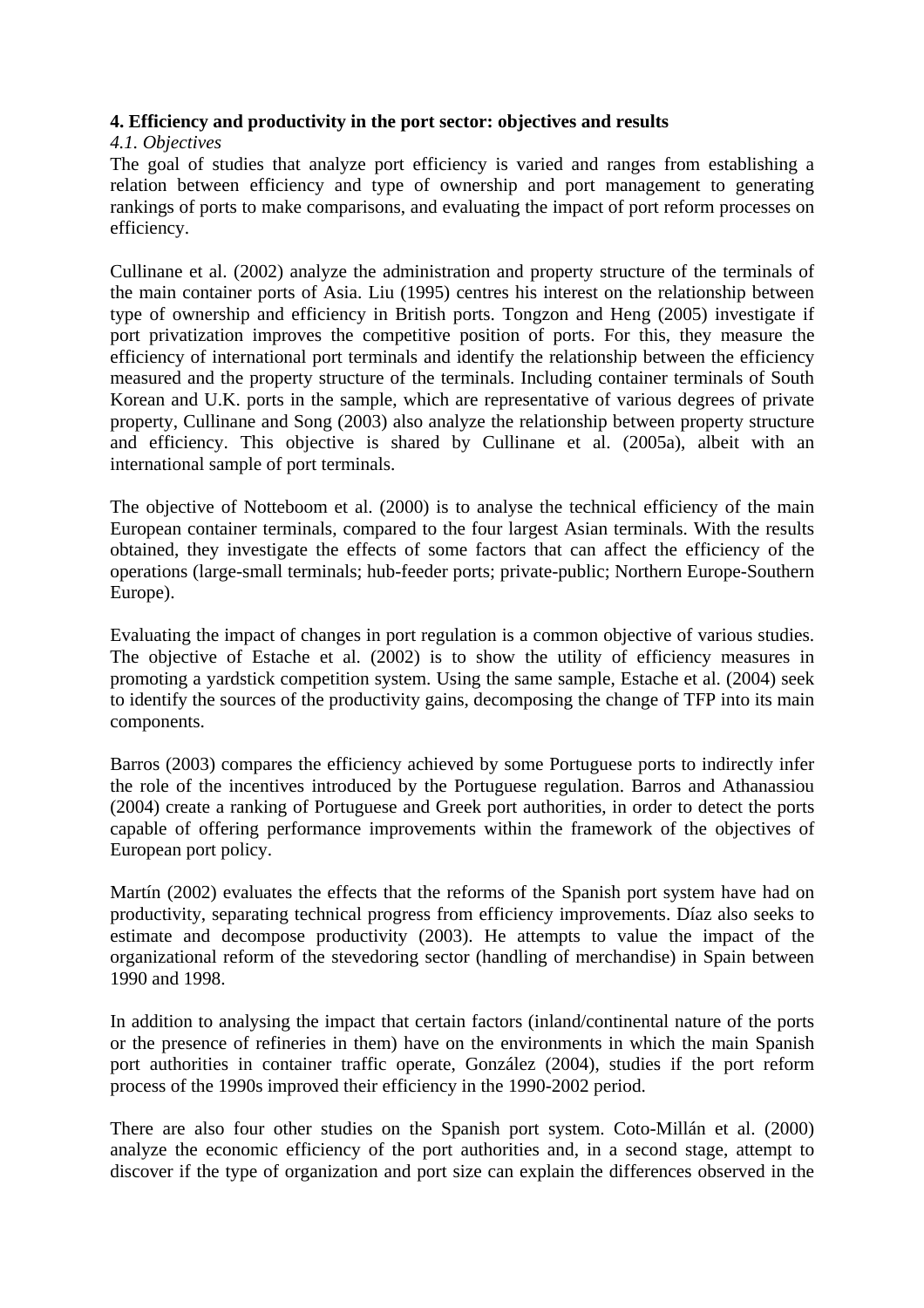economic efficiency indexes. Using the same port authorities, Baños-Pino et al. (1999) attempt to discover if there are difficulties in adjusting capital in the short-term. Martínez-Budría et al. (1999) and Bonilla et al. (2002) share the same objective: analysing the relative efficiency of Spanish port authorities. Rodríguez-Álvarez et al. (2007) study the merchandise handling sector and evaluate both the technical and the allocative efficiency of the three main container terminals of the port of Las Palmas (Spain).

The objective of Tongzon (2001) is to establish an international comparison of efficiency. Cullinane et al. (2005b) also use an international sample that considers 57 port terminals (2005b) to compare the results obtained using different linear programming techniques; while Cullinane et al. (2006), make a comparison between DEA and stochastic production frontiers. In a European context, Wang and Cullinane (2006) focus on measuring the efficiency of container terminals and the implications for supply chain management. Cullinane et al. (2004) carry out a dynamic analysis of the efficiency of container terminals.

Lastly, Roll and Hayuth (1993) apply a DEA to simulated data with the goal of demonstrating how optimal this method is for measuring port efficiency, and the utility of the efficiency indexes for proposing efficiency improvement methods and for controlling the activity of the operators. The objective of Park and De (2004) is to establish a new alternative approach for measuring the performance and efficiency of ports that can be used as a more powerful tool by port authorities for assessing the comparative performance of their ports. To overcome the limitations of basic DEA models, they present a four-stage DEA (productivity, profitability, marketability and overall efficiency).

# *4.2. Results*

Prior to comparing the results arising from the research, it should be noted that efficiency is a relative concept: the efficiency of a firm is measured in relation to the frontier that, in turn, is defined by the group of firms. This means that any change in the group of firms analysed, such as the inclusion or exclusion of a port, will make the efficiency indexes calculated change. For example, a firm that is highly efficient in a national context, could be less so in an international comparison. Thus, the efficiency evaluations obtained in the various studies are not comparable among each other, since they analyze different countries or, in the case of ports of the same country, the port activity considered or the time period do not match. Nevertheless, they are summarised in the last column of Tables 2 and 3, since they can be used as references and bases for future research.

In general terms, it may be said that the performance of port terminals and authorities has improved over time, since most studies find evidence of improvements in efficiency, productivity or the introduction of technological progress. Another general finding is that the activities that are most analysed are the provision of infrastructure services, developed by the port authorities, and the loading and offloading operations, carried out by terminal ports.

#### *4.2.1. Efficiency and type of ownership*

The discussion surrounding the greater efficiency of private entities over public ones has reached the port sector where, like in other economic sectors, the results are not conclusive.

Most of the studies in this area have analysed this relationship in the sphere of container port terminals. Even though there is no agreement on the relationship between property structure and efficiency in this activity, the evidence points to efficiency improvements derived from increased privatization in container handling operations.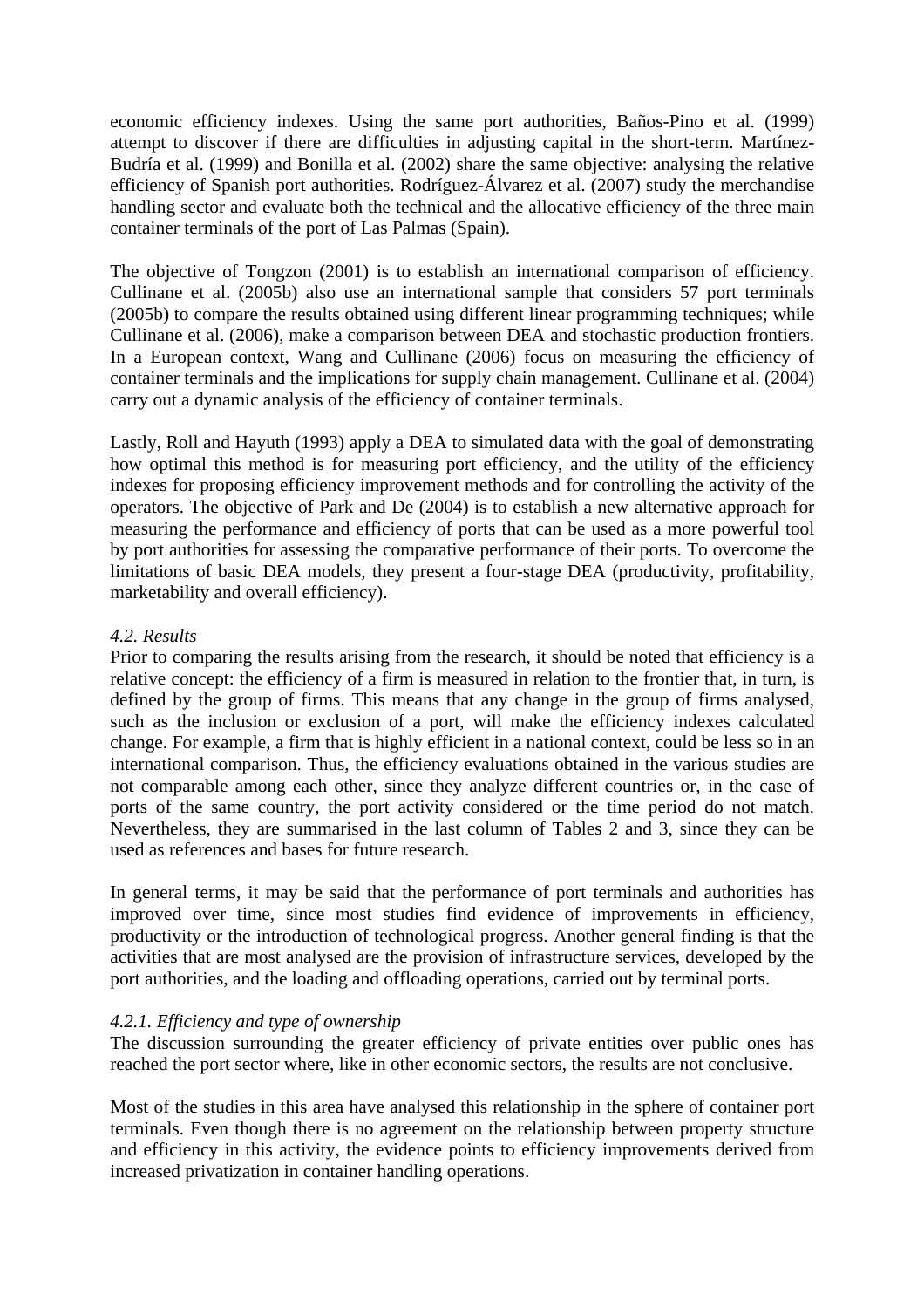After analysing the property structure of the main container terminals in Asia, Cullinane et al. (2002) find evidence that the transfer of property from the public to the private sector improves the economic efficiency of terminals, which justifies certain programs undertaken in Asian ports to capture private investments. Tongzon and Heng (2005) investigate if port privatization improves the competitive position of ports and also show a positive relation between technical efficiency and privatization in this sector, and find that the best property structure for container terminals is mixed organizations (public/private) and purely private. This finding suggests that a port authority should only have regulatory functions and favours the introduction of private investment in port operations. Cullinane et al. (2006) show that, with the exception of Singapore, the ports with the greatest levels of private participation are the most efficient. Through a cross-section data model, Cullinane and Song (2003) show that the greater the degree of private property, the greater the degree of efficiency, with only one exception. They also observe an increase in the efficiency of the terminals in South Korea after the introduction of competition in the sector. Nevertheless, the classification of the terminals changes when a panel data model is applied. In any case, these results should be interpreted with caution, since the sample only considers five terminals. On the contrary, Cullinane et al. (2005a) find no evidence for upholding a relationship between privatization and efficiency, which is consistent with the findings of Cullinane and Song (2002). Notteboom et al. (2000) also do not find a clear relationship between property structure and the efficiency of terminals when they compare European and Asian terminals.

Liu (1995), in an analysis of British ports where there are several types of property structure, does not find compelling evidence supporting one type of ownership structure in ports, considered globally. Tongzon (2001) confirms that the type of port is not a determinant factor in the degree of port efficiency.

#### *4.2.2. Efficiency and port size*

It is often suggested in port literature that the largest ports must have the highest levels of efficiency, due to the learning effect offered by the greater activity levels. On the other hand, to provide to future demand growth, ports are obligated to invest large amounts in infrastructure and equipment, which leads to ports having excess capacity at the moment of making the investment and, therefore, difficulty in achieving high levels of efficiency from the point of view of efficiencies of scale. Meanwhile, some large ports are at the physical limit of their growth, which makes it difficult for them to increase their efficiency, while smaller ports may find it easier to grow and reach optimum scales. The consideration of all these factors makes it difficult to find an only relation between efficiency and port size. Thus, there are no clear conclusions regarding the effects of port size on efficiency, for both container terminals and port authorities.

Tongzon and Heng (2005) show a positive relationship between technical efficiency and port terminal size. Wang and Cullinane (2006) find that most of the container terminals that are large in production scale are more likely to be associated with higher efficiency scores. Cullinane et al. (2002) also conclude that the efficiency of a terminal is directly related to size when they establish an atemporal comparison among terminals; however, if the comparison also incorporates a temporal component, the results are not conclusive. Cullinane et al. (2004) also find that the efficiency of terminals is not influenced by size. The results of Notteboom et al. (2000) do not indicate that small terminals are less efficient than large ones. They, in fact, indicate that high levels of competition among small terminals within a port lead them to greater levels of efficiency. Another result that they obtain, which is in some way related to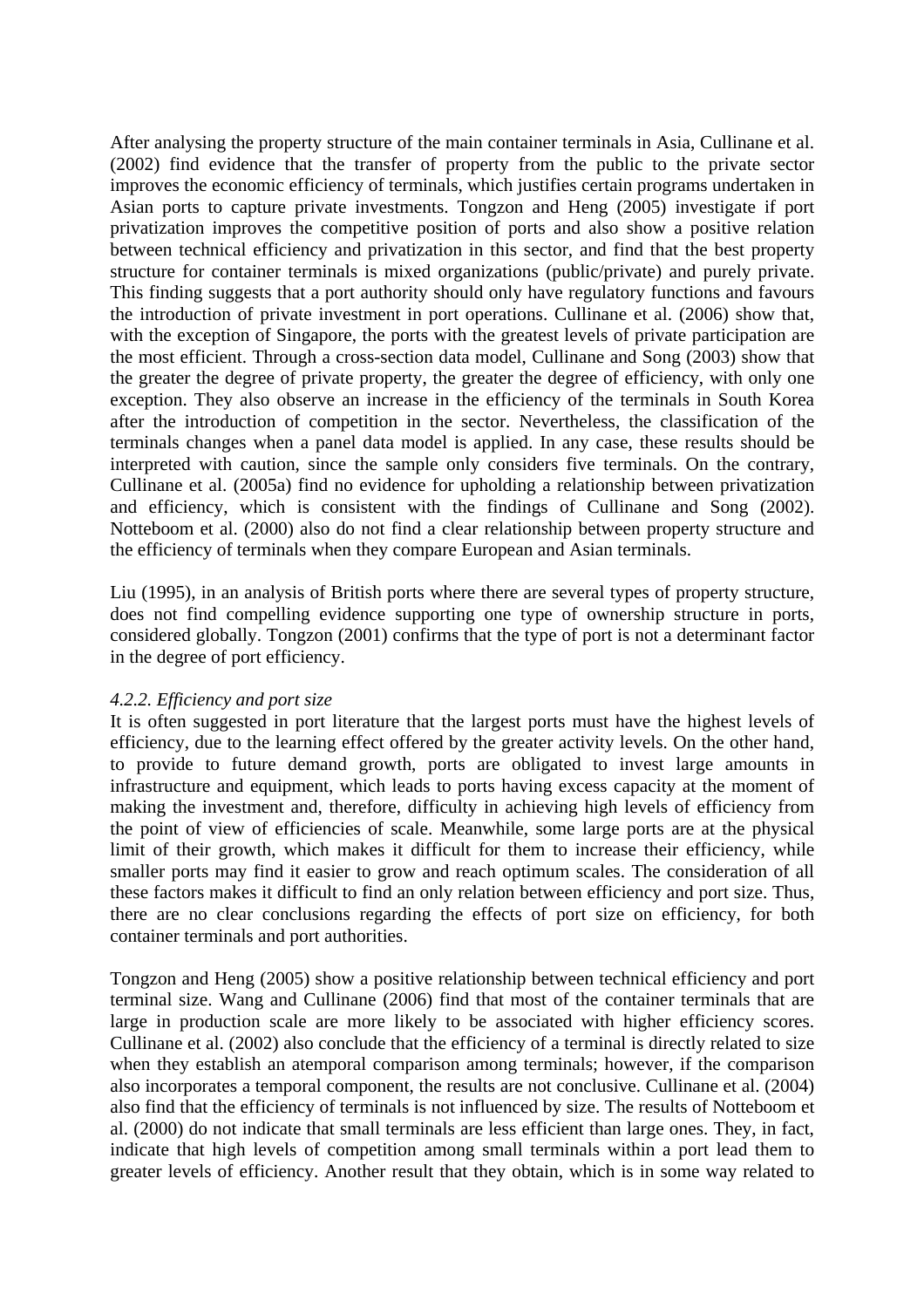size and which they share with Cullinane et al. (2006), is that the mean efficiency level of terminals in hub ports is greater than in feeder ports, albeit with higher levels of dispersion within each group. The explanation for this may be found in the higher levels of competitive pressure faced by hub ports.

In Coto-Millán et al. (2000), the smaller port authorities have the highest indexes of economic efficiency and the opposite is the case with the largest ports. However, in a second stage, after analysing several factors that could influence the degree of economic efficiency, the authors conclude that size is not significant. To obtain conclusive results, Martínez-Budría et al. (1999) divide Spanish port authorities into three homogenous groups (large, medium and small), using a criteria of complexity that considers port size and the composition of the output vector. The results indicate that larger ports are not only the most efficient but also have the greatest improvements in efficiency. Smaller ports are second placed, with a considerable decrease in efficiency and, lastly, medium ports have the lowest growth in efficiency. These results contradict the findings of Bonilla et al. (2002) and González (2004). These authors find that the most efficient port authorities include both large and small ones and the same occurs with the least efficient. However, it should be noted that both the time periods and the methodologies used differ among these studies.

Liu (1995) finds that the impact of size is small. Tongzon (2001) has similar findings, and concludes that size is not a determinant factor of port efficiency (there are as many hub ports as feeder ports among the most efficient ports).

The existence of large port infrastructure seems to suggest the presence of economies of scale in ports; however, this does not seem to have empirical backing. Cullinane et al. (2006) believe that large ports have made major investments which have allowed them to grow, but once a certain limit is reached, they find it difficult to keep growing; therefore, many of these ports operate at the capacity level for which they were designed. Meanwhile, small ports have less physical restrictions for expansion and frequently have new ports or terminals installed which are just starting to evolve. In these cases, the ports operate below their capacity, and as such can benefit from increasing returns to scale.

Cullinane et al. (2004) suggest that most ports have constant returns to scale, which indicates that the scale of production is not the main source of inefficiency. On the contrary, using scale elasticity estimates, Liu (1995) concludes that British ports have decreasing returns to scale in the sample mean. Cullinane et al. (2006) reach similar conclusions, finding that 60% of the ports studied have decreasing returns.

The above results contrast with González (2004) who shows that most Spanish port authorities analysed operate with increasing returns to scale. This latter result is shared by other studies, both of Spanish and foreign ports. Using a non-parametric methodology, Martín (2002) finds that most Spanish ports have increasing returns to scale. Jara-Díaz et al. (1997) also obtain this result within the sphere of Spanish ports, after estimating a multi-output cost function. In this sense, Martínez et al. (1999) find that the inefficiencies observed in Spanish ports are due to excess capacity and Baños Pino et al. (1999) show that there is overcapitalization in the same ports, which decreases as port activity increases. After estimating a translog cost function, Kim and Sachish (1986) find increasing economies of scale in the Port of Ashod (Israel). This result is also found by De Neufville and Tsunokawa (1981) using an engineering approach. The estimation of a Cobb-Douglas production function permits Chang (1978b) to conclude that the port of Mobile (Alabama) has increasing returns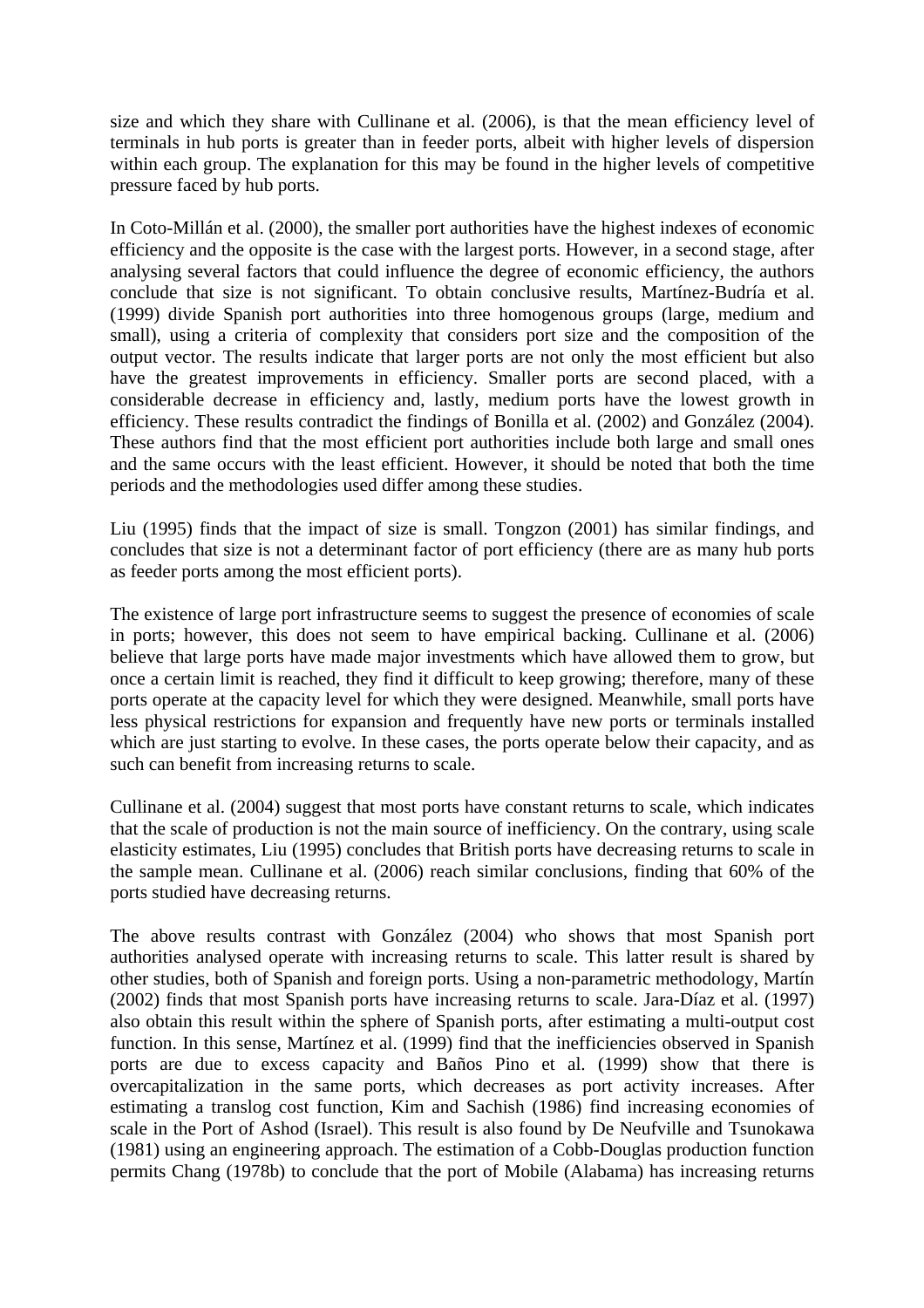to scale. Lastly, Wang and Cullinane (2006) find evidence of economies of scale in container terminals and conclude that the scale of production influences the level of efficiency.

# *4.2.3. Efficiency and port reform*

Another aspect that has generated interest is determining if port reforms lead to efficiency improvements. After obtaining an average annual growth rate of the efficiency of Mexican ports of 5-6%, Estache et al. (2002) conclude that the Mexican port reform of the early 1990s produced positive effects in practically all the port authorities. Therefore, they suggest that reforms that promote autonomy in port management can produce significant improvements in the sector. They also highlight the need to improve the data gathering and publication systems, in order for them to be useful tools in the evaluation of port efficiency. Estache et al. (2004) use a non-parametric approach and also conclude that reforms are an incentive to the operator to increase efficiency and productivity and introduce technological progress.

Martín (2002) shows that, after the port reform of the 1990s, Spanish port authorities made significant progress in productivity, essentially based on technical progress, and improvements in technical efficiency, which occurs in a particularly relevant manner after 1997. The results obtained by González (2004) confirm that the Spanish port reform produced improvements in the productivity of the port authorities via technical progress.

In an analysis of the stevedoring sector in Spain, Díaz (2003) finds productivity gains essentially led by technological improvements and, to a lesser extent, by benefiting from economies of scale. In this sector, allocative efficiency is higher than technical efficiency.

Barros (2003) concludes that the reforms made by the Portuguese port authorities have placed those ports beyond the efficiency frontier. The port of Aveiro is an exception to the above result, and Barros proposes that the maritime authority establish inspection mechanisms that provide more explicit incentives for improving efficiency. However, as the author recognises the results should be taken with caution given the limited size of the sample and the heterogeneity of the ports included. Barros and Athanassiou (2004) also recognise the same problem in their study, and as such their conclusions are also limited.

Lastly, Cullinane et al. (2002) claim that the level of deregulation has a positive influence on port efficiency.

# *4.2.4. Efficiency and other issues*

This section looks at the relationship that some variables have on efficiency in the port sector. Meanwhile, the effects of such factors on the conditions affecting port activity, on the technological, structural or economic characteristics are presented. Lastly, some aspects of the methodology applied that were not previously discussed are analysed.

The following conclusions can be drawn from the studies that, in a second stage, explain the relationship between efficiency and the factors that determine it. Liu (1995) concludes that the intensity of capital has little effect on efficiency and that the ports situated in the west coast were less efficient than the rest. For Coto-Millán et al. (2000) the type of port organization is a relevant variable that leads autonomous ports to be less efficient than the rest.

Covering a longer time period than the earlier study, the same group of port authorities and concentrating on the measurement of technical efficiency, Baños-Pino et al. (1999) conclude that for Spanish port authorities, the assumption of minimization of costs is not fulfilled and,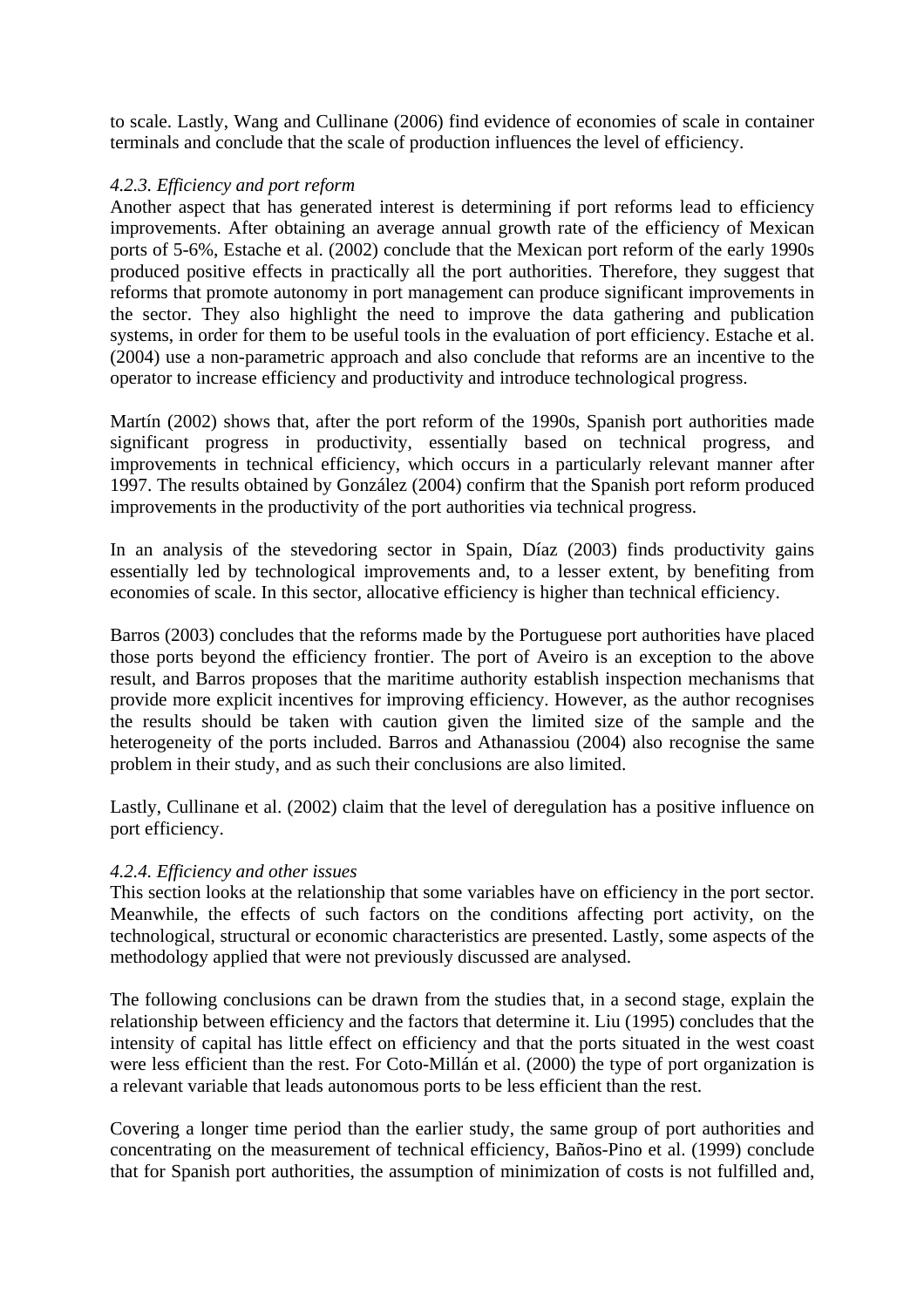they therefore recommend the use of the distance function in this activity. Another conclusion that they reach is that there is overcapitalization in this sector. In this sense, Martínez Budría et al. (1999) claim that the greater inefficiency of the port authorities is due to the excess capacity. Nevertheless, Baños-Pino et al. (1999) advise that the results should be taken with caution due to the heterogeneity of the sample.

Park and De (2004) conclude that their study can be taken as a starting point for the application of DEA in four stages, which they propose as an appropriate extension of the traditional DEA. They propose this methodology as an alternative for analysing global efficiency in its multiple dimensions: productivity, profitability and marketability, in order to make the right decisions for improving each one of them.

Given the diversity of techniques applied for measuring efficiency in the port area, an interest has arisen in verifying if the results obtained upon application of the various methodologies hold. If interest is centred on establishing a ranking of ports to promote improvements in the most inefficient ports, Cullinane et al. (2005b) conclude that the methodology to be applied is a relevant issue. Therefore, they propose that a combination of DEA and FDH is the most appropriate for taking company and port authority decisions. On the question of whether DEA-BCC or DEA-CCR is better, they state that given the evidence on economies of scale in container terminals, it is better to apply the DEA-BCC if the objective is only to identify technical efficiency. After comparing parametric and non-parametric methods, Cullinane et al. (2006) find that the mean efficiency derived from the stochastic production frontier estimate (except the model based on the exponential distribution) is greater than that derived from the application of DEA, even though in any case the ranking generated by both methods is very similar. The comparison between different techniques of linear programming leads Cullinane et al. (2006) to conclude that, as expected, such techniques provide different results: the lowest efficiency calculated corresponds to DEA-CCR, followed by DEA-BCC and, the greatest efficiency to FDH.

Another result common to the earlier studies is the need to have panel data, more than crosssectional data. The main reason is that the nature of the port business is multi-period: it requires large-scale present investments in infrastructure and equipment designed to handle future traffic. Therefore, for a time, ports that have carried out such investments operate with excess capacity. If these ports are evaluated at that moment, their efficiency will suffer simply as a result of a temporary problem of excess capacity.

#### **5. Conclusions**

The review of the literature on efficiency measures applied in the port sector undertaken in this study has allowed us to delve into the knowledge on this industry and highlight the following considerations. While the port industry has been analysed extensively from various perspectives, the study of global efficiency and productivity is a relatively recent endeavour just starting in the 1990s. These studies appear to overcome the limitations of the partial indicators of productivity, that centre on specific aspects of port activity and which do not consider the possibilities of substitution among factors. Studies evaluating port efficiency have been carried out in different countries, in all continents, with studies that analyze various aspects of the Spanish ports being particularly noteworthy due to their number.

Most authors recognise the multi-output nature of port activity, but there is no evidence of the recognition of the multi-activity nature of the port industry. In fact, a port activity is often analysed as if it were a port as a whole. It should be kept in mind that ports are complex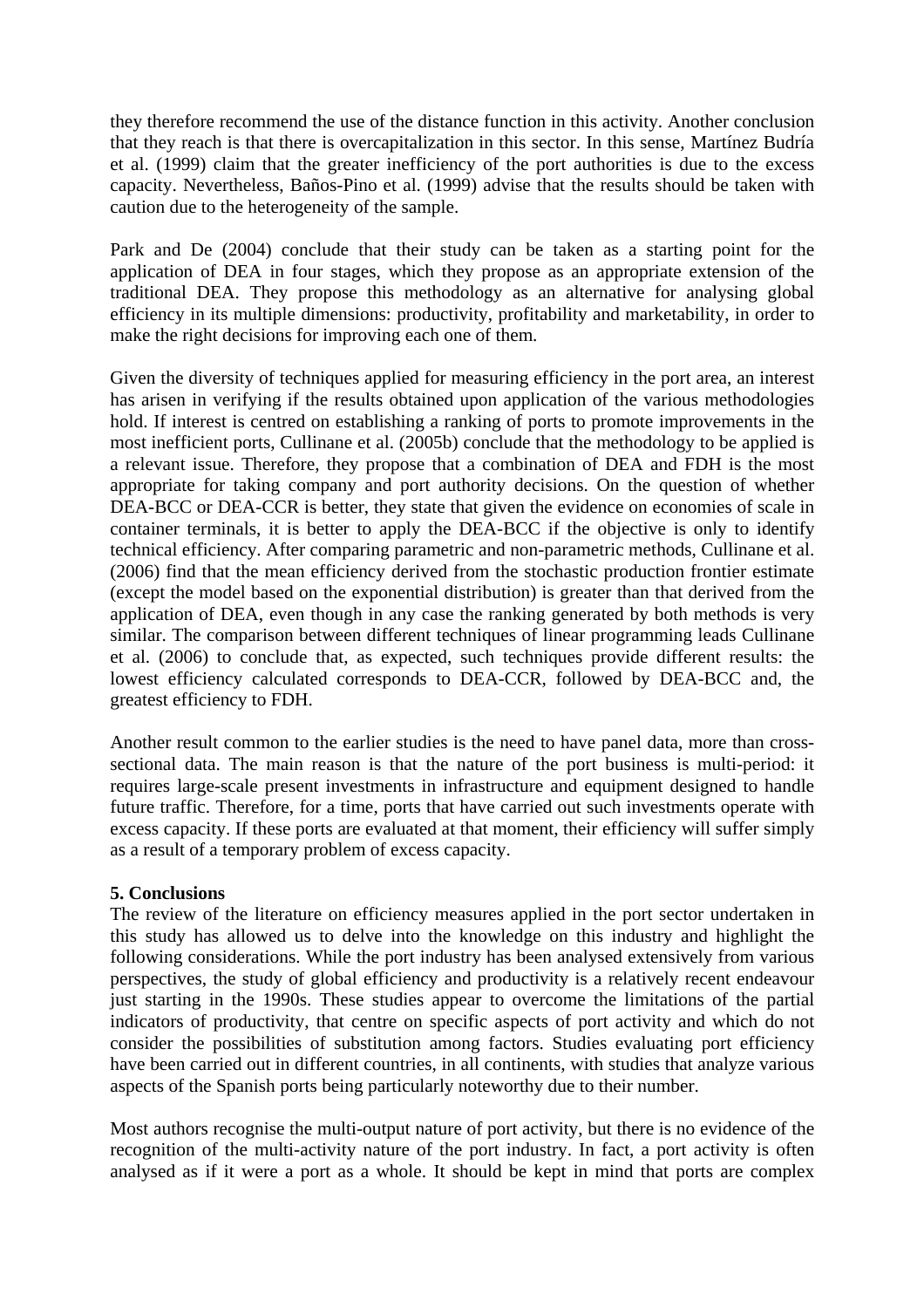organizations, where operators that engage in diverse activities come together, have different objectives and are subject to uneven levels of competition and regulation. Therefore, it is difficult to analyse the port globally, and it is consequently preferable to focus the study on a concrete activity, which must be clearly specified. This is often not done and occasionally a port activity is analysed using data on factors used in other port services. The most analysed activities are those undertaken by port authorities and cargo handling terminals, especially containers. It is also advisable to use the most homogenous sample possible due to the large differences observed among ports or terminals.

The methodology used for analysing efficiency in port activities is evenly distributed between non-parametric methods, represented by DEA, and parametric methods, basically stochastic frontiers. Even though in the empirical analysis of the port sector the presence of Cobb-Douglas functions is observed, there is also an observable evolution towards more flexible functional forms, as is shown by the number of studies that apply the translog function; there the quadratic function has even been applied, which is a notable development. Another issue that should be highlighted in the parametric method is the estimation of distance functions. While the theoretical development of this methodology is not new, its empirical applications in the port sector are scarce and recent.

Practically all the studies recognise the multi-output nature of port activity, even though they do not always reflect it, sometimes due to a lack of data, and turn to aggregate measures. Even though the DEA approach has been the methodology traditionally used to reflect the multiproduction nature of the port sector, the estimation of parametric distance functions or cost frontiers permit stochastic frontiers to also reflect this characteristic.

The most common method used, as regards cargo, is to approach the output from physical quantities of merchandise, distinguishing between general merchandise, liquid bulk and solid bulk. Container traffic is mainly reflected through TEUs moved. With regard to production inputs, work and capital appear in nearly all the studies. There is considerable agreement on the method for measuring work. Most authors use the number of employees, even though there are studies that use salaries paid. There is a greater diversity of approaches for evaluating capital, even though in general docks, surface and cranes are used as an acceptable approach, depending on the activity analysed. Despite the importance of conveniently reflecting the characteristics of the operating environment of the port activity, to avoid incorrect efficiency measurements, little has been done to incorporate variables that reflect the particular characteristics of that environment.

Given their relative concept nature, the efficiency measures obtained in the studies presented are not strictly comparable among each other, since in addition to using different theoretical approaches, they consider different timeframes, ports belonging to different countries and diverse activities. Even studies that look at efficiency in the same country, as in the case of the studies on Spanish ports, are not comparable since the activity analysed or the time period considered do not match.

The objective behind the studies reviewed is highly varied. Of the issues that generate the interest of researchers, we can highlight those referring to establishing a relationship between efficiency and administrative structure, type of ownership of the ports or their size. Several authors are also interested in evaluating the impact of events such as institutional reforms.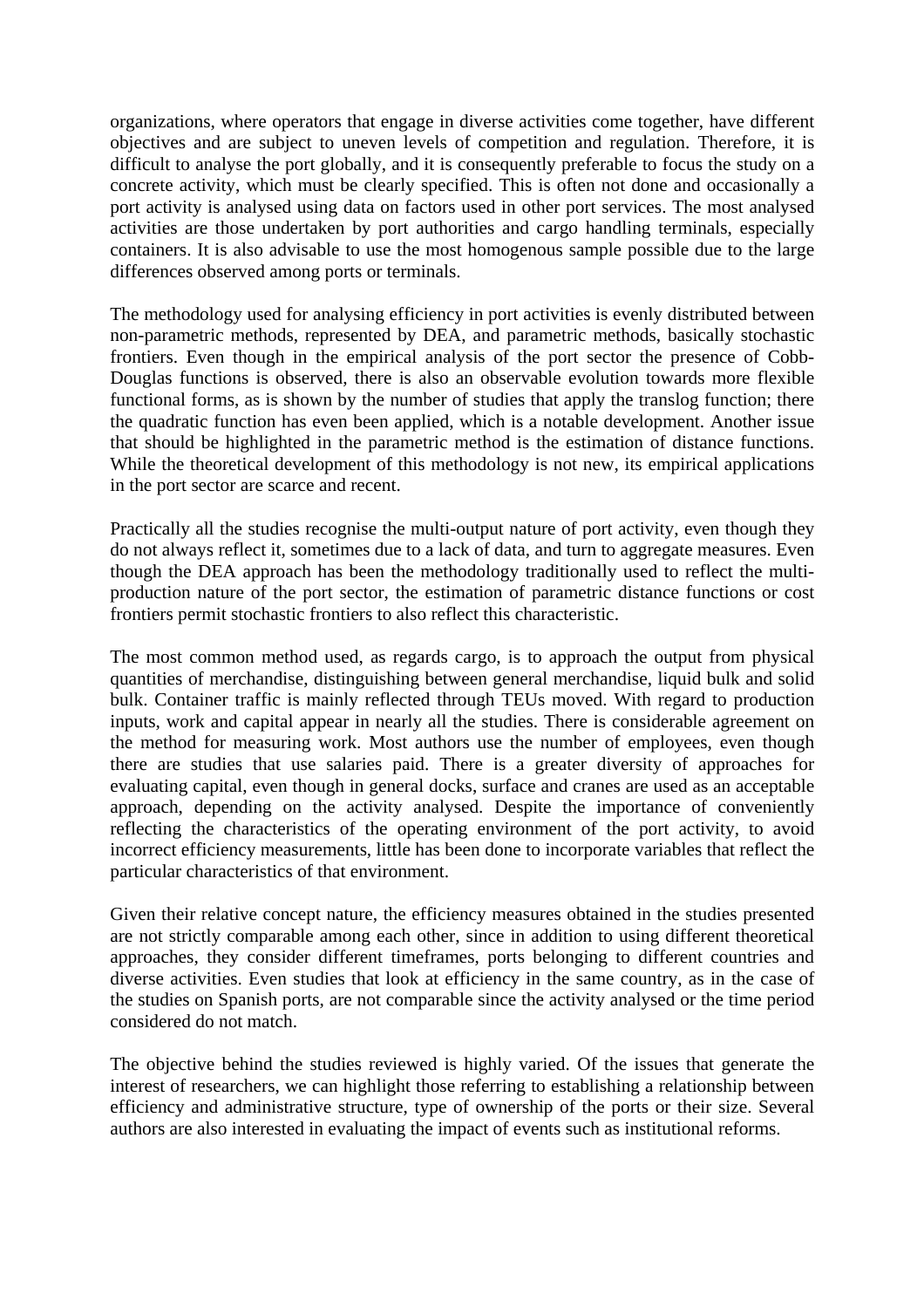The results on type of ownership are not conclusive since there is no agreement on whether shifting from a public to a private property system improves efficiency. There is also no agreement on the relationship between efficiency and port or terminal size.

However, the evidence shows that changes in regulation, introduced by port reforms, have had positive effects on all activities and countries analyzed. Thus, efficiency improvements, productivity gains, and/or the introduction of progress have been observed.

From the point of view of economic policy, the clearest conclusion is that regulators must make a significant effort to collect the necessary data to carry out efficiency and productivity evaluations, which are more complete instruments than the financial or partial productivity indicators. This will allow the effectiveness of the incentives introduced in port policies to be valued or determine the optimum incentives system for reducing port costs and foster port competitiveness, both in interport and intraport terms.

With regard to the data required, the dynamic analysis made possible with data panels is preferable to the static photographs of cross-section samples. It is also necessary to possess information that reflects all the factors that affect port activity, such as geographical or connectivity issues, etc. On the other hand, even though most authors recognise the need to reflect the port output in its multiple dimensions, they have not always been able to do so as a result of insufficient data. A large proportion of the studies have analysed the port sector from the perspective of public administration, partly due to the ease of obtaining data on public sector activity. With regard to this, regulators should also gather data on the firms providing private port services, which would increase the knowledge of the various activities. In this respect, Adler et al. (2003) indicates that ports have little interest in supplying data and that when they publish them they are scarce and not up-to-date. Therefore, a challenge for researchers is to try to involve the competent authorities in the obtaining of complete and reliable statistics that will lead to a deeper knowledge of the industry.

The revision of the literature on port efficiency has demonstrated that there are still opportunities for going further in the important task of evaluating efficiency in this industry. The pending issues include the dichotomy between measuring the efficiency of the port as a whole or analysing the efficiency of each of the activities carried out in the port area. Opting for the former would be very interesting, but it faces the difficult task of unifying the range of relevant variables of the port business. The second option, while less desirable from the point of view of acquiring knowledge of the port in its entirety, is simpler as regards choosing the relevant variables and obtaining the data to measure them.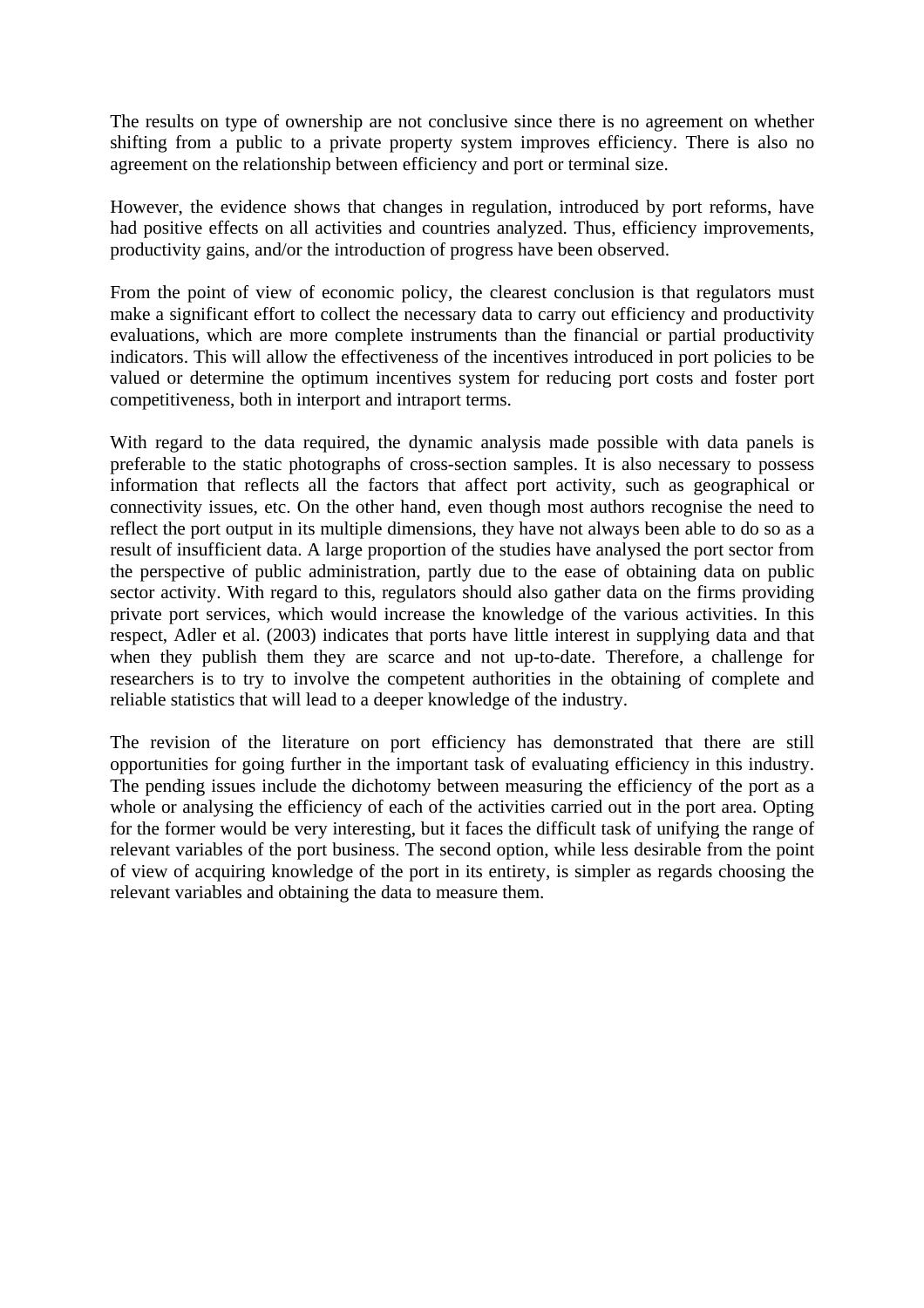#### **References**

Adler, N., Nash, C. and Niskanen (2003): "Barriers to Efficient Cost-based Pricing of Rail, Air and Water Transport Infrastructure in Europe". *Fourth Seminar of the IMPRINT-EUROPE Thematic network "Implementing Pricing Policies in Transport: Phasing and Packaging"*. Bruselas.

Ali, A.I. and Seiford, L.M. (1993): "The Mathematical Programming Approach to Efficiency Analysis" in Fried, H., Lovell, C.A.K. y Schmidt, S.S. (eds.).

Álvarez, A. (coordinador) (2001): *La medición de la eficiencia y la productividad*, Ediciones Pirámide, Madrid, 2001.

Australian Productivity Commission (1998): "International Benchmarking of the Australian Waterfront", Canberra, Australia: Ausinfo.

Baird, A. (1995): "Privatization of Trust Ports in the United Kingdom: Review and Analysis of the First Sales", *Transport Policy*, 2, 135-143.

Baird, A.J. (1997): Port Privatization: an Analytical Framework. In Proceedings of International Association of Maritime Economist Conference, City University, London, September.

Banker, R.D. and Morey, R.C. (1986): "The Use of Categorical Variables in DEA", *Management Science*, 32 (12), 1613-1627.

Banker, R.D., Charnes, A. and Cooper, W.W. (1984): "Some Models for Estimating Technical and Scale Inefficiencies in Data Envelopment Analysis", *Management Science*, 30 (9), 1078-1092.

Banker, R.D., Charnes, A., Cooper, W.W., Swarts, J., and Thomas, D.A. (1989): "An Introduction to Data Envelopment Analysis with Some of Their Models and Its Uses". *Research in Governmental and Nonprofit Accounting*, 5, 125-163.

Baños-Pino, J., Coto-Millán, P. and Rodríguez-Álvarez, A. (1999): "Allocative Efficiency and Overcapitalization: an Application", *International Journal of Transport Economics*, XXVI (2), 181-199.

Barros, C. (2003): "Incentive Regulation and Efficiency of Portuguese Port Authorities", *Maritime Economics & Logistics*, 5 (1), 55-69.

Barros, C. and Athanassiou, M. (2004): Efficiency in European Seaports with DEA: Evidence from Greece and Portugal. *Maritime Economics & Logistic*, 6, 122-140.

Battese, G.E. (1992): "Frontier Production Functions and Technical Efficiency: a Survey of Empirical Applications in Agricultural Economics", *Agricultural Economics*, 7, 185-208.

Battese, G.E. and Coelli, T.J. (1995): "A Model for Technical Inefficiency Effects in a Stochastic Frontier Production for Panel Data", *Empirical Economics*, 20, 325-33.

Bauer, P.W. (1990): "Recent Developments in the Econometric Estimation of Frontiers"*, Journal of Econometrics*, 46, 39-56.

Bennathan, E. and Walters, A.A. (1979): *Port Pricing and Investment Policy for Developing Countries*, Oxford University Press.

Bobrovitch, D. (1982): "Decentralised Planning and Competition in a National Multi-Port System", *Journal of Transport Economi cs and Policy*, 16 (1), 31-42.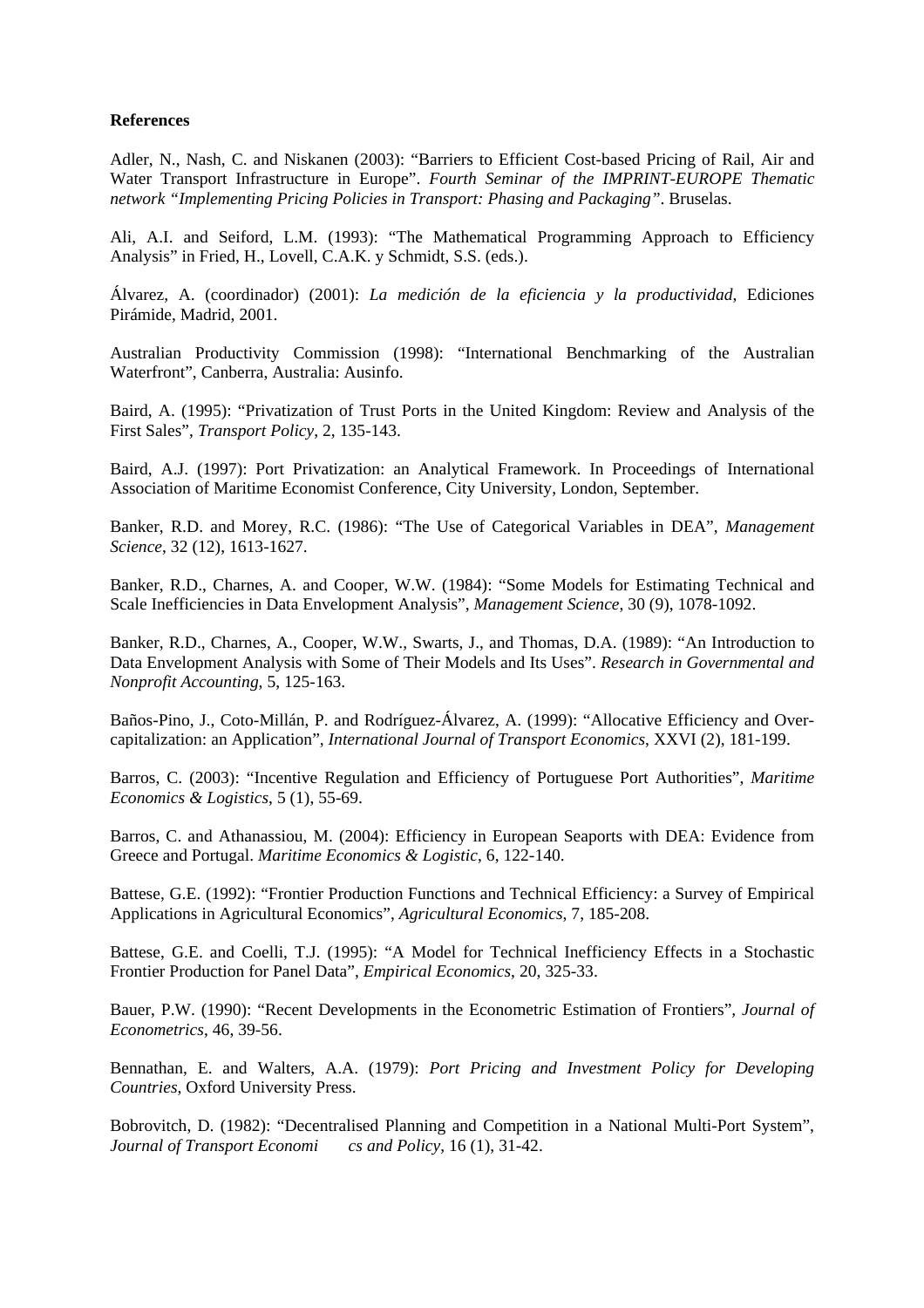Bonilla, M., Medal, A., Casasús, T. and Sala, R. (2002): "The Traffic in Spanish Ports: an Efficiency Analysis", *International Journal of Economics Transport*, XXIX (2), 215-230.

Chang, S. (1978-a): "In Defence of Port Economic Impact Studies", *Transportation Journal*, 17 (3), 79-85.

Chang, S. (1978-b): "Production Function and Capacity Utilization of the Port of Mobile", *Maritime Policy and Management*, 5, 297-305.

Charnes, A., Cooper, W.W. and Rhodes, E. (1978): "Measuring the Efficiency on Decision Making Units", *European Journal of Operational Research*, 2, 429-444.

Charnes, A., Cooper, W.W., Clark, T. and Golany, B. (1985): "A Developmental Study of Data Envelopment Analysis in Measuring the Efficiency of Manteinance Units in the US Air Forces". *Annals of Operations Research*, 95-112.

Charnes, A., Cooper, W.W., Lewin, A.Y. and Seiford, L.M. (1995): *Data Envelopment Analysis: Theory, Methodology and Applications*, Kluwer Academic Publishers, Boston.

Coelli, T. (1995): "Recent Developments in Frontier Modelling and Efficiency Measurement", *Australian Journal of Agricultural Economics*, 13 (3), 219-245.

Coelli, T., Prasada Rao, D.S. and Battese, G.E. (1998): *An Introduction to Efficiency and Productivity Analysis*, Kluwer Academic Publisher, USA.

Cooper, W.W., Seiford, L.M. and Tone, K. (2000): *Data Envelopment Analysis: a Comprehensive Text with Models, Applications, References and DEA-Solver Software*, Kluwer Academic Publishers, London.

Coto-Millán, P., Baños-Pino, J. and Rodríguez-Álvarez, A. (2000): "Economic Efficiency in Spanish Ports: some Empirical Evidence", *Maritime Policy and Management*, 27 (2), 169-174.

Cullinane, K. (2002): "The Productivity and Efficiency of Ports and Terminals: Methods and Applications" in Grammenos, Costas TH. (ed), *The Handbook of Maritime Economics and Business*, Informa Proffesional, London.

Cullinane, K., Song, D.W., and Wang, T-F. (2005-b): "The Application of Mathematical Programming Approaches to Estimating Container Port Production Efficiency", *Journal of Productivity Analysis,* 24, 73-92.

Cullinane, K., Song, D.W., Ji, P. and Wang, T-F. (2004): "An Application of DEA Windows Analysis to Container Port Production Efficiency, *Review of Network Economics,* 3, 2, 184-206.

Cullinane, K., Song, D.W., Ji, P. and Wang, T-F. (2005-a): "The Relationship between Privatization and DEA Estimates of Efficiency in the Container Port Industry", *Journal of Economics & Bussiness,* 57, 433-462.

Cullinane, K., Wang, T-F., Song, D.W. and Ji, P. (2006): "The Technical Efficiency of Container Ports: Comparing Data Envelopment Analysis and Stochastic Frontier Analysis", *Transportation Research*, 40 (4), 354-374.

Cullinane, K.P.B. and Song, D.W. (2002): "Port privatization policy and practice". *Transport Reviews*, 22, 55-75.

Cullinane, K.P.B. and Song, D.W. (2003): "A Stochastic Frontier Model of the Productive Efficiency of Korean Container Terminals", *Applied Economics,* 35, 251-267.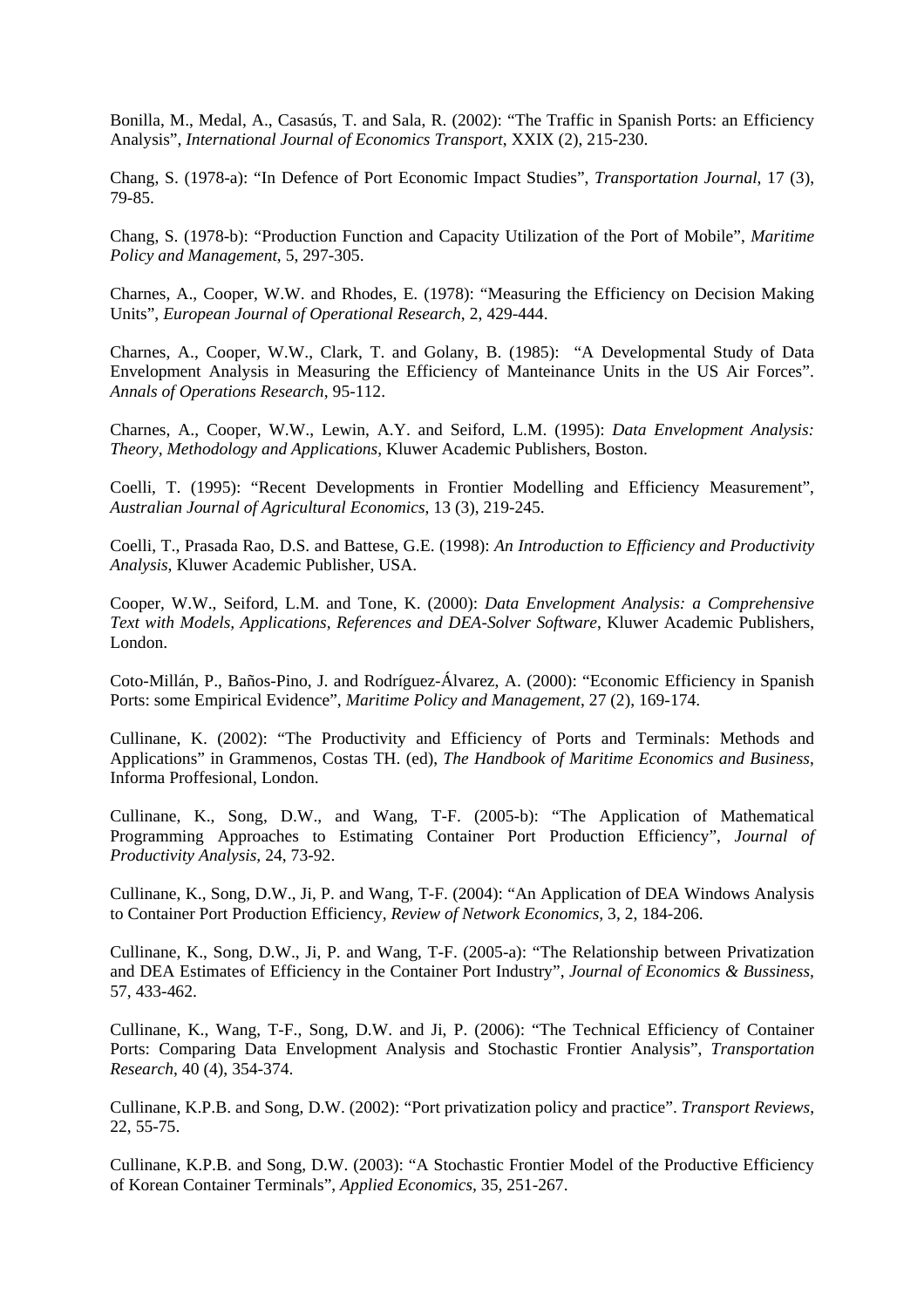Cullinane, K.P.B., Song, D.W. and Gray, R. (2002): "A Stochastic Frontier Model of the Efficiency of Major Container Terminals in Asia: assessing the Influence of Administrative and Ownership Structures", *Transportation Research,* Part A, 36, 743-762.

De Borger, B., Kerstens, K. and Costa. A. (2002): "Public Transit Performance: What Does One Learn from Frontier Studies?, *Transport Reviews*, 22 (1), 1-38.

De Monie, G. (1987): "Measuring and Evaluating Port Performance and Productivity", UNCTAD, Monographs on port management, 6.

De Neufville, R. and Tsunokawa, K. (1981): "Productivity and Returns to Scale of Container Ports", *Maritime Policy and Management*, 8 (2), 121-129.

De Rus, G., Trujillo, L., Tovar, B. González, M. and Román, C. (1995): "La competitividad de los puertos españoles", septiembre, 1995, Tribunal de Defensa de la Competencia.

Debreu, G. (1951): "The Coefficient of Resource Utilization", *Econometrica*, 19 (3), 273-292.

Díaz, J.J. (2003): "Descomposición de la productividad, la eficiencia y el cambio técnico a través de la función de costes cuadrática. Una aplicación a la operación de estiba en España", tesis doctoral, Universidad de La Laguna.

Dowd, T.J. and Leschine T.M. (1989): "Container Terminal Productivity: a Perspective", Washu-G-89-005 C3, Washington Sea Grant, Port Management Series.

Estache, A., González, M. and Trujillo, L. (2002): "Efficiency Gains from Port Reform and the Potential for Yardstick Competition: lessons from México", *World Development*, 30 (4), 545-560.

Estache, A., Tovar de la Fé, B. and Trujillo, L. (2004): Sources of efficiency gains in port reform: A DEA decomposition of a Malmquist index for México. *Utility Policy*, 30 (4), 221-230.

Färe, R., Grosskopf, S. and Lovell, C.A.K. (1994): *Production Frontiers*, Cambridge University Press, Great Britain.

Farrell, M.J. (1957): "The Measurement of Productive Efficiency", *Journal of the Royal Statistical Society, Serie A*, 120 (3), 253-267.

Fernández, J.E., De Cea, J. and Fernández, J.M. (1999): "Port Privatization in Developing Countries: the Case of Container Terminals", *International Journal of Transport Economic*, XXVI (2), 293-314.

Førsund, F.R., Lovell, C.A.K. and Schmidt, P. (1980): "A Survey of Frontier Production Functions and of their Relationship to Efficiency Measurement", *Journal of Econometrics*, 13, 5-25.

Fourgeaud (2000): "Measuring Port Performance", The World Bank Group, http://www. worldbank.org/transport/ ports/con\_docs/fourgeau.pdf.

Fried, H.O., Lovell, C.A.K. and Schmidt, S.S. (eds.) (1993): *The Measurement of Productive Efficiency: Techniques and Applications*, Oxford University Press, New York.

González, M.M. (2004): Eficiencia en la provisión de servicios de infraestructura portuaria: una aplicación al tráfico de contenedores en España. Ph.D. Thesis, Universidad de Las Palmas de Gran Canaria, Spain.

Goodman, A.C. (1984): "Port Planning and Financing for Bulk Cargo Ships. Theory and a North American Example", *Journal of Transport Economics and Policy*, 18 (3), 237-252.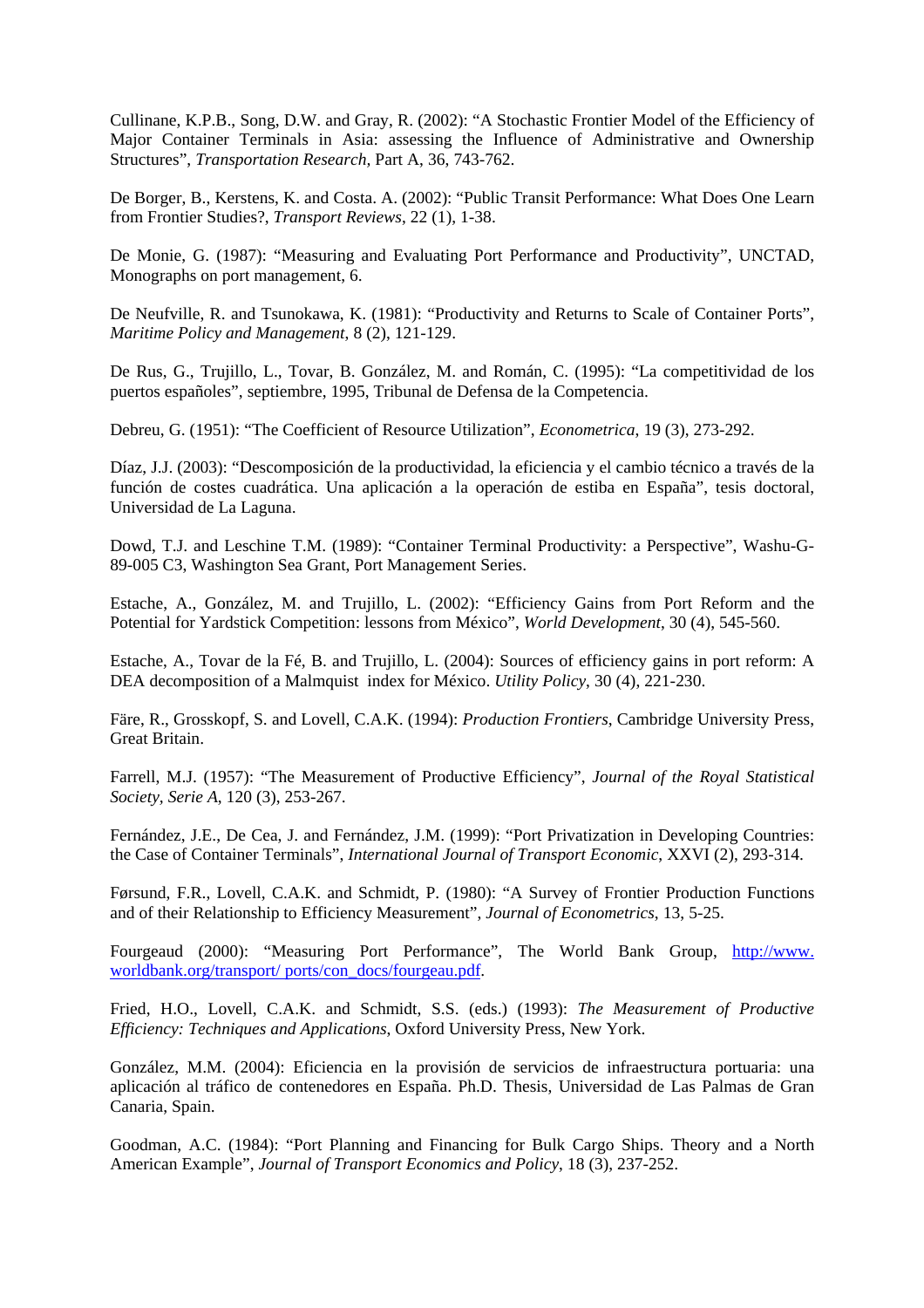Goss, R. (1967): "Towards an Economic Appraisal of Port Investment", *Journal of Transport Economics and Policy*, 1 (3), 249-272.

Heaver, T.D. (1995): "The Implications of Increased Competition among Ports for Port Policy and Management", *Maritime Policy and Management*, 22 (2), 125-133.

Heggie, I. (1974): "Charging for Port Facilities", *Journal of Transport Economic and Policy*, 8 (1), 3- 25.

Jansson, J.O. and Shneerson, D. (1982): *Port Economics*, The MIT Press, Massachusetts, 1982.

Jara-Díaz, S., Cortés, C.E., Vargas, A.D. and Martínez-Budría, E. (1997): "Marginal Costs and Scale Economies in Spanish Ports",  $25<sup>th</sup>$  European Transport Forum, Proceedings Seminar, PTRC, London, 137-147.

Jara-Díaz, S., Tovar, B. and Trujillo, L. (2005): "Multoutput analysis of cargo handling firms: An application to a Spanish port", *Transportation*, 32 (3); 275-291.

Kalirajan, K.P. and Shand, R.T. (1999): "Frontier Production Functions and Technical Efficiency Measures", *Journal of Economic Surveys*, 13 (2), 149-172.

Kim, M. and Sachish, A. (1986): "The Structure of Production, Technical Change and Productivity in a Port", *The Journal of Industrial Economics*, XXXV (2), 209-223.

Koopmans, T.C. (1951): "An Analysis of Production as an Efficient Combination of Activities" in T.C. Koopmans (ed.), *Activity Analysis of Production and Allocation*, Cowles Commission for Research in Economics, Monograph 13, New York.

Kumbhakar, S.C. and Lovell, C.A.K. (2000): *Stochastic Frontier Analysis*, Cambridge University Press, New York.

Kumbhakar, S.C., Ghosh, S. and McGuckin, J.T. (1991): "A Generalized Production Frontier Approach for Estimating Determinants of Inefficiency in U.S. Dairy Farms", *Journal of Business & Economic Statistics*, 9, 279-286.

Liu, Z. (1995): "The Comparative Performance of Public and Private Enterprise. The case of British Ports", *Journal of Transport Economics and Policy*, 29 (3), 263-274.

Lovell, C.A.K. (1993): "Production Frontier and Productive Efficiency", in H. Fried, C.A.K. Lovell y S.S. Schmidt (eds.).

Lovell, C.A.K. (2001): "Mirando hacia delante: oportunidades de investigación futura en el análisis de eficiencia y productividad", in Álvarez, A. (coordinador).

Malchow, M. and Kanafani, A. (2001): "A Disaggregate Analysis of Factors Influencing Port Selection", *Maritime Policy and Management*, 28 (3), 265-277.

Martín, M. (2002): "El sistema portuario español: regulación, entorno competitivo y resultados. Una aplicación del análisis envolvente de datos", tesis doctoral, Universitat Rovira I Virgili.

Martínez-Budría, E. (1996): "Un estudio econométrico de los costes del sistema portuario español", *Revista Asturiana de Economía*, 5, 135-149.

Martínez-Budría, E., Díaz-Armas, R., Navarro-Ibañez, M. and Ravelo-Mesa, T. (1999): "A Study of the Efficiency of Spanish Port Authorities Using Data Envelopment Analysis", *International Journal of Transport Economics*, XXVI, (2), 237-253.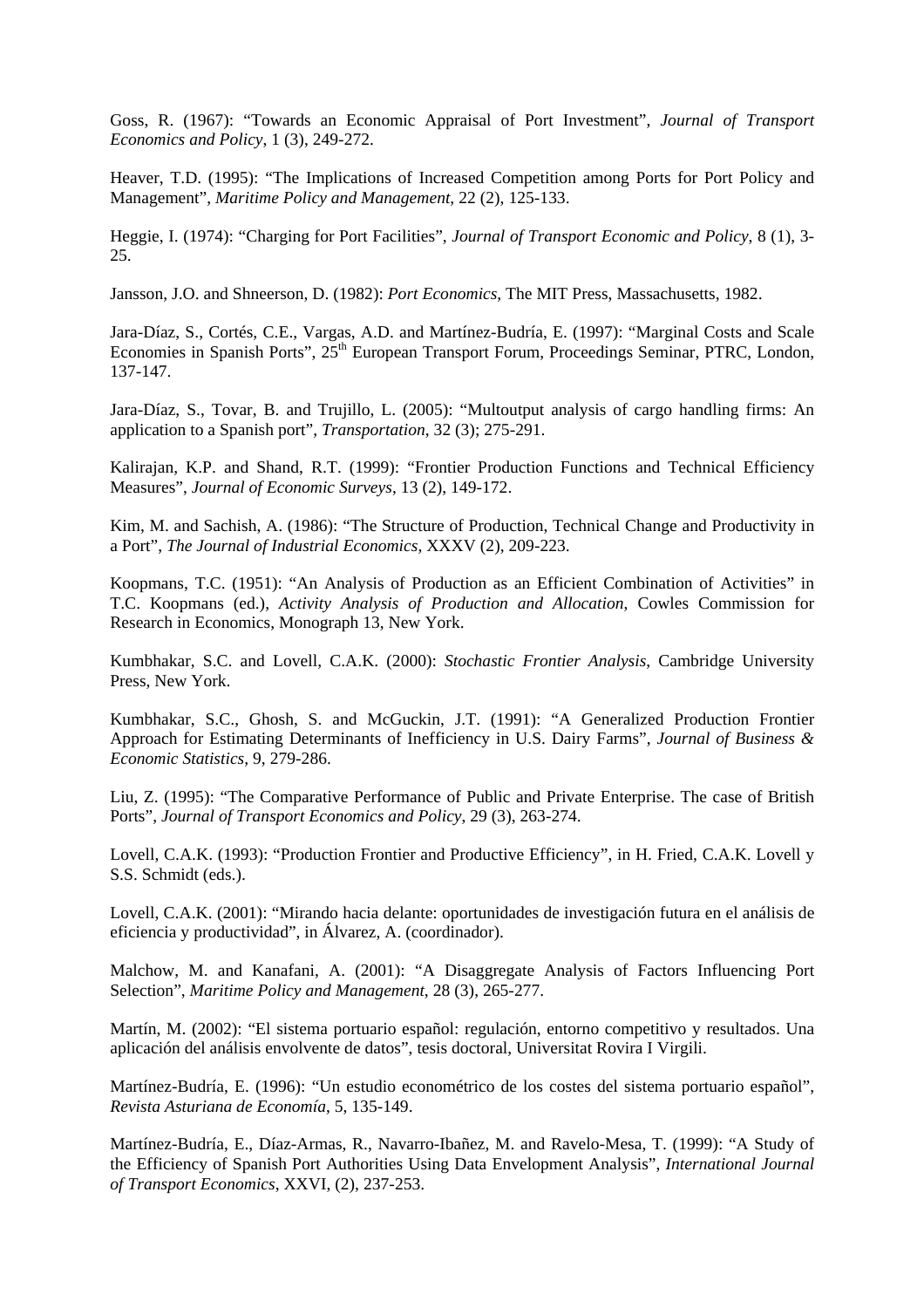Martínez-Budría, E., González-Marrero, R. and Díaz-Hernández, J.J. (1998): "Análisis económico de las sociedades estatales de estiba y desestiba en España", *Documento de trabajo* 97/98-1, Universidad de La Laguna.

Nombela, G. and Trujillo, L. (1999): "El sector portuario español: organización actual y perspectivas", *Papeles de Economía Española*, 82, 71-85.

Notteboom, T.E., Coeck, C. and Van den Broeck, J. (2000): "Measuring and Explaining Relative Efficiency of Container Terminals by Means of Bayesian Stochastic Frontier Models", *International Journal of Maritime Economics*, 2 (2), 83-106.

Oum, T.H. Waters II, W.G. and Yu, Ch. (1999): A survey of Productivity and Efficiency Measurement in Rail Transport, *Journal of transport Economics and Policy*, 33, part 1, 9-42.

Park, R.K. and De, P. (2004): An alternative approach to efficiency measurement of seaports, *Maritime Economics & Logistics*, 6, 53-69.

Pesaran, H. y Schmidt, P. (eds.) (1997): *Handbook of Applied Econometrics*, vol.II, Blackwell Publishers, Massachusetts, USA.

Peston, M.H. and Rees, R. (1971): *Port Costs and the Demand for Port Facilities*, National Ports Council, London.

Reifschneider, D. and Stevenson, R. (1991): "Systematic Departures from the Frontier: a Framework for the Analysis of Firm Inefficiency", *International Economic Review*, 32 (3), 715-723.

Reker, R.A., Connell, D. and Ross, D.I. (1990): "The Development of a Production Function for a Container Terminal in the Port of Melbourne", Papers of the Australian Transport Research Forum, 15, 209-218.

Robinson, R. and Everett, S. (1997): "Productivity of Australian Container Terminals: some Critical Issues", ITS-WP-97-3, The University of Sidney and Monash University.

Rodríguez-Álvarez, A., Tovar de la Fé, B. and Trujillo, L. (2007): Firm and Time Varing Technical and Allocative Efficiency: an Application for Port Cargo Handling Firms, *Journal of Production Economy*, forthcoming.

Roll, Y. and Hayuth, Y. (1993): "Port Performance Comparison Applying Data Envelopment Analysis (DEA)", *Maritime Policy and Management*, 20 (2), 153-161.

Sachish, A. (1996): "Productivity Functions as a Managerial Tool in Israeli Ports", *Maritime Policy and Management*, 23 (4), 341-369.

Schmidt, P. (1985-86): "Frontier Production Functions", *Econometric Reviews*, 4 (2), 289-328.

Seiford, L.M. (1996): "Data Envelopment Analysis: the Evolution of the State of the Art (1978- 1995)", *Journal of Productivity Analysis*, 7, 99-137.

Seiford, L.M. and Thrall, R.M. (1990): "Recent Developments in DEA, the Mathematical Programming Approach to Frontier Analysis", *Journal of Econometrics*, 46, 7-38.

Shephard, R.W. (1953): *Cost and Production Functions*, Princeton University Press, Princeton.

Shneerson, D. (1981): "Investment in Port Systems. A Case of the Nigerian Ports", *Journal of Transport Economics and Policy*, XV, 201-216.